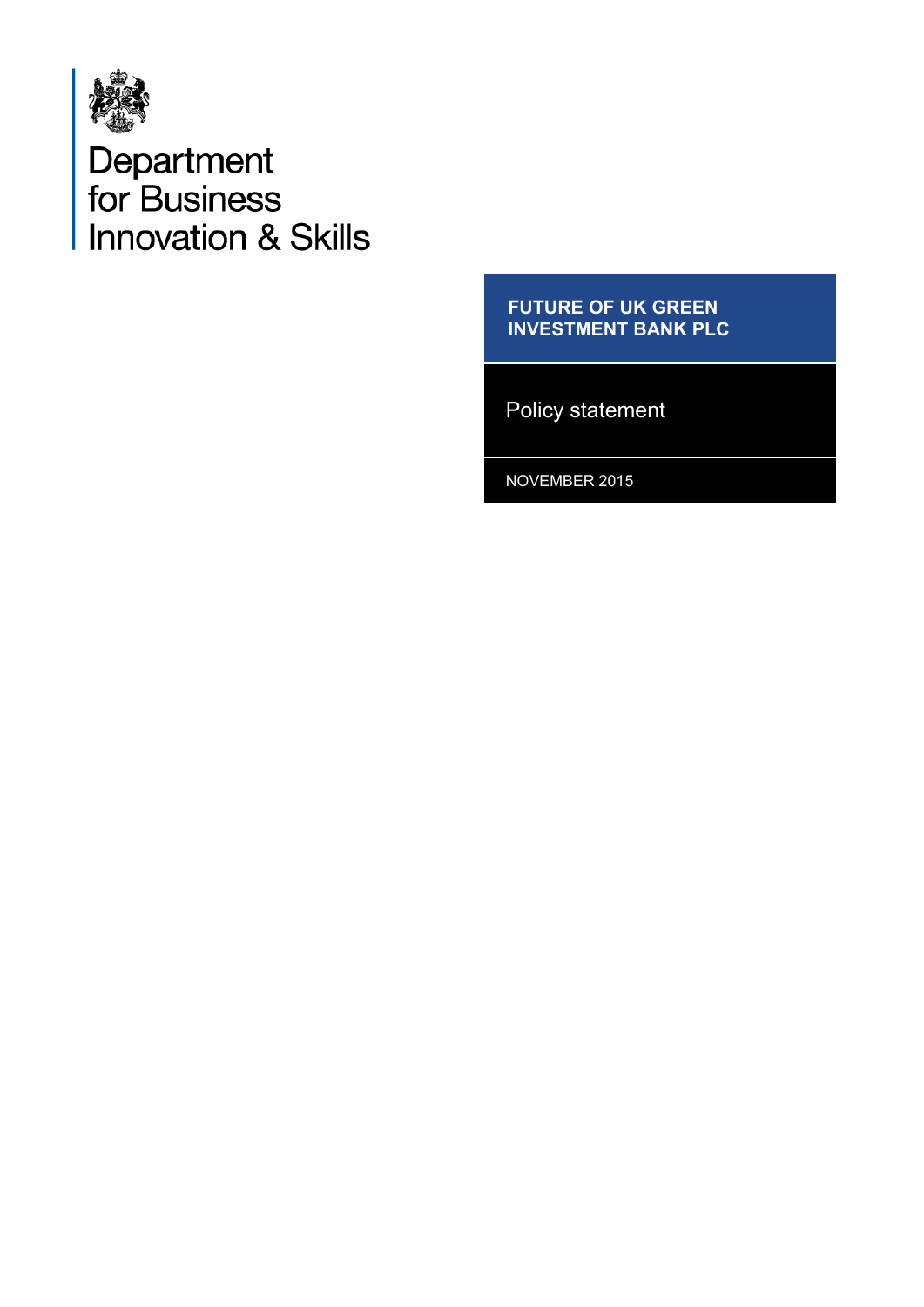# **Contents**

| SofS for Business: 19 March 2015: House of Commons debate on the Budget  13            |
|----------------------------------------------------------------------------------------|
| Secretary of State for Business: 25 June 2015: House of Commons written ministerial    |
| Secretary of State for Business: 15 October 2015: House of Commons written ministerial |
|                                                                                        |
|                                                                                        |
|                                                                                        |
|                                                                                        |
|                                                                                        |
|                                                                                        |
|                                                                                        |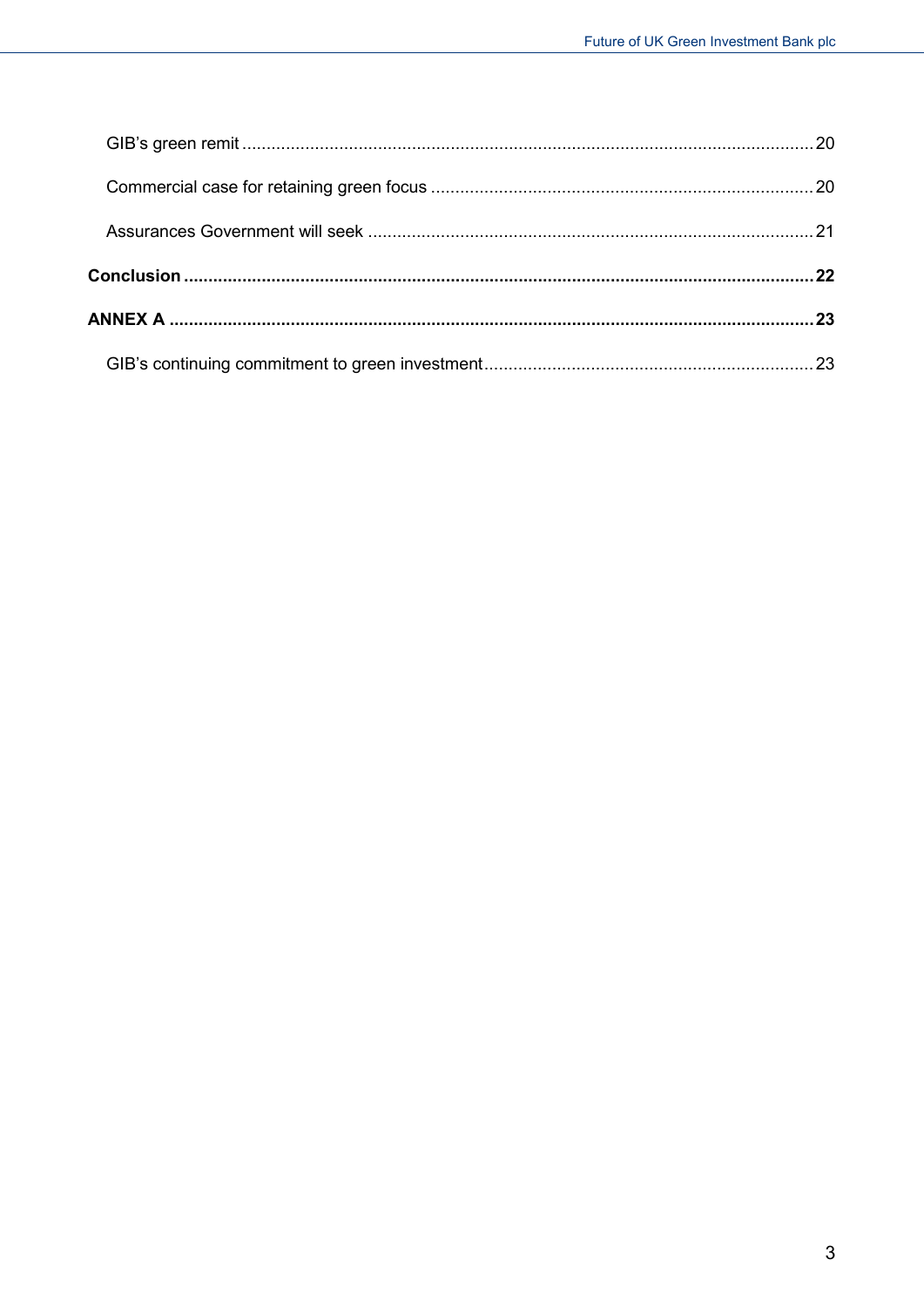# <span id="page-3-0"></span>**Introduction and summary**

- 1. The Government believes the time is right to move UK Green Investment Bank plc (GIB) into private ownership. This is a natural next step for the company now it has proved itself a successful commercial enterprise. The company's Board fully supports this move and has made clear how important it considers this is to enabling the company to deliver its ambitious green business plan and have a greater impact on green investment.
- 2. It makes sense for GIB investment to be funded by private capital where possible and to minimise the need for public funding. This will further help to demonstrate to investors that GIB's business model of investing in green projects can be a profitable business and is not simply the preserve of government.
- 3. We are confident there is strong interest in acquiring a stake in GIB from a number of large scale institutional investors such as UK pension funds, infrastructure funds and sovereign wealth funds. Many of these investors do not currently invest in individual green projects. We expect GIB therefore to provide a vehicle for them to invest in a portfolio of renewable infrastructure projects, in some cases for the first time. This fits well with our policy aim that GIB should tap into new sources of capital and mobilise maximum private investment into green sectors.
- 4. The Government recently announced that as a necessary part of the privatisation process, we propose to use the Enterprise Bill to repeal the legislation on GIB contained in the Enterprise and Regulatory Reform Act 2013. This move is central to achieving one of our key aims: ensuring GIB can be re-classified to the private sector following a sale so it can have the freedom to borrow and raise equity without this impacting on public sector net debt (PSND). From our discussions with the Office for National Statistics (ONS) and HM Treasury and our assessment of the regulations, it is clear to us that even if GIB was no longer owned by Government, the current legislation on GIB is highly likely to be assessed by the ONS as constituting government control over GIB, preventing it from being re-classified to the private sector.
- 5. The Government recognises people will be concerned about what repealing the legislation means for GIB's ongoing focus on green investment since there would no longer be a statutory requirement for GIB to first obtain the approval of the Secretary of State and Parliament if it wished to amend or revoke the green Objects clause in its Articles of Association – this being what requires GIB to invest only in projects that achieve green impact.
- 6. The Government has made clear it wants and expects GIB to continue to invest in green sectors following a sale, using its larger pool of funding to carry on mobilising more private capital for the purpose of further accelerating the transition to a green economy. Potential investors in GIB will have sound commercial reasons to maintain the company's clear focus on green investment and its robust green values and principles. Green investment is what GIB does and is where its value lies. It is clear from preliminary feedback that potential investors are interested in GIB precisely because of its unique green specialism. They will be buying into the company's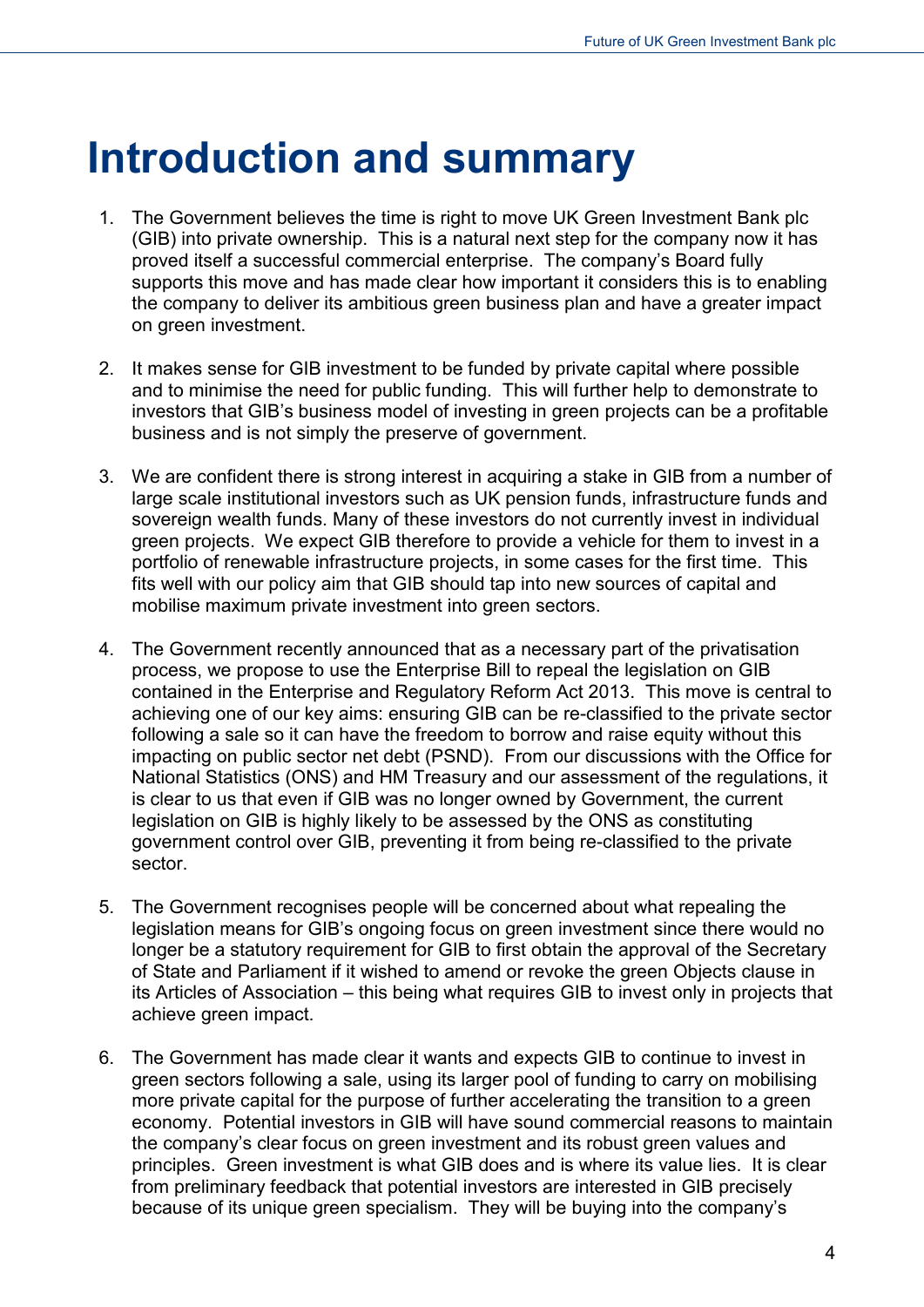existing forward business plan and pipeline of green projects which demonstrates exactly how GIB expects to generate returns for investors.

- 7. And investors will be seeking to acquire the reputational benefits that arise from owning a company with GIB's clearly stated green principles and highly transparent and robust green reporting practices.
- 8. In addition, as a key part of any sale discussions, potential investors will be asked to confirm their commitment to GIB's green values and investment principles and to set out how they propose to protect them. The Government envisages this would involve new shareholders agreeing to:
	- (i) Retain the green objectives in GIB's Articles of Association;
	- (ii) Ensure GIB continues to invest in a way that achieves a positive green impact; and
	- (iii) Maintain GIB's existing standards for reporting on its green investment performance as well as continue providing for independent assurance of this.
- 9. We expect bidders will be willing to make such commitments and that this will be effective in securing the outcome we want - that new shareholders effectively commit to maintaining GIB's green values.
- 10. The precise form of commitments cannot be specified in advance. The Government needs the flexibility to explore the matter fully with investors and secure the most appropriate package.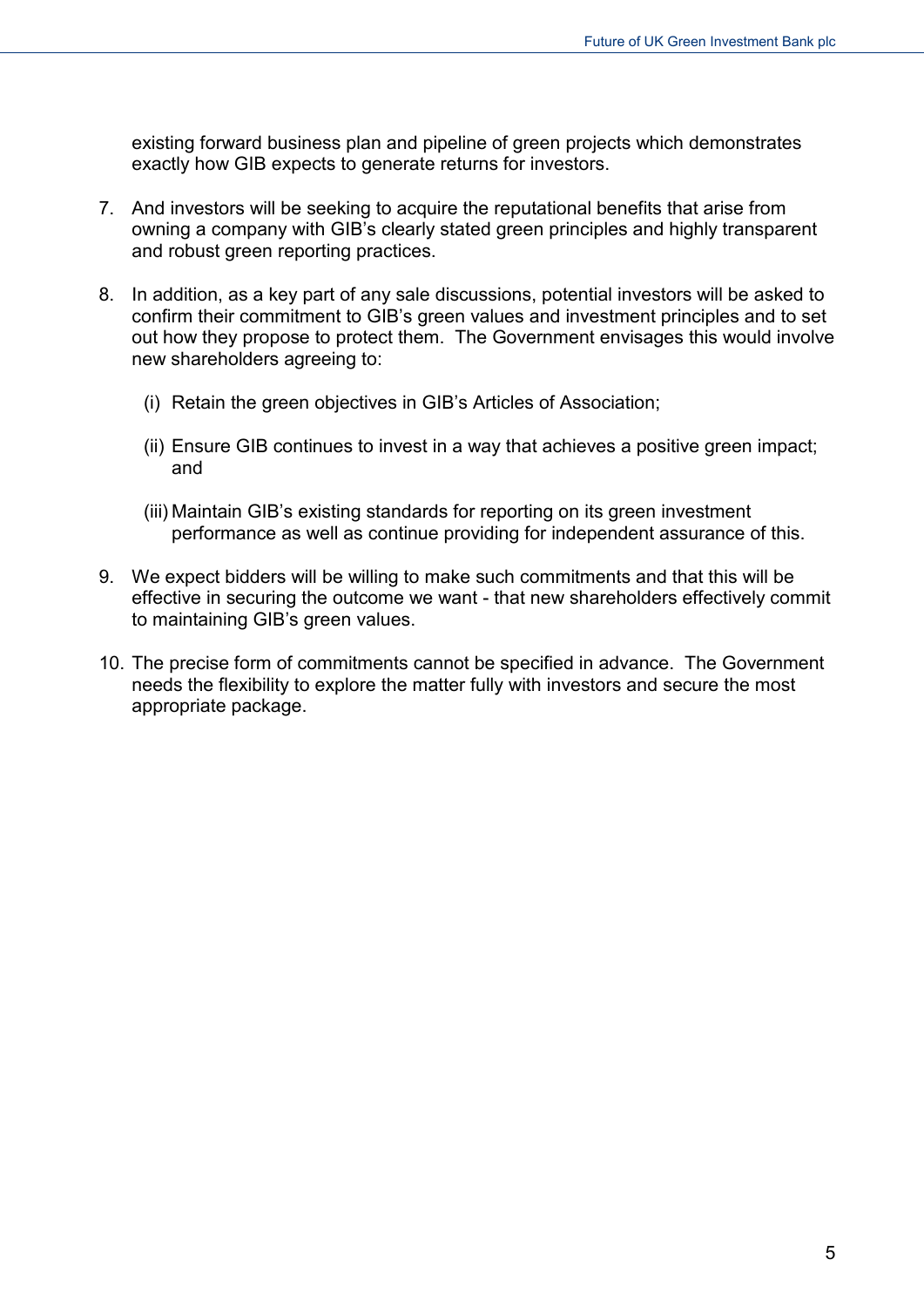# <span id="page-5-0"></span>**Part One: GIB history and policy context**

# <span id="page-5-1"></span>**GIB design and set-up**

- 11. The previous Government began work on establishing the UK Green Investment Bank (GIB) in 2010. The overriding policy aim was to increase the UK's ability to meet its challenging environmental targets and commitments by getting more green infrastructure projects financed more quickly than would otherwise be the case.
- 12. An expert Advisory Group was established under the chairmanship of Sir Adrian Montague to explore the options and make recommendations on the detailed design and structure of the Bank. As the work to design and establish GIB progressed, it became clear that the most effective way for the company to contribute to achieving HMG's primary aim of mobilising additional private investment in key green sectors was for it to operate as an infrastructure investment bank, providing finance on fully commercial terms alongside other commercial finance providers rather than acting as a Government funding platform providing soft loans and grants or investing in more speculative early stage technologies.
- 13. This fully commercial approach to investing in green projects was the only way GIB would attract co-investment from other main stream private investors and encourage them to enter green sectors. Given the scale of the financing challenge, with £200 billion of investment needed by 2020, achieving this demonstration effect (demonstrating to the wider market that green investment can be profitable business and is not the preserve of Government) would be crucial. Government funding alone would not be sufficient to achieve the transition to a green economy.
- 14. It was agreed, therefore, that GIB's role would be to be both green and profitable, using its sector specific expertise to assess the risks associated with green projects accurately and giving co-investors the necessary confidence to commit finance to projects. In this way GIB would help to overcome specific finance related market failures that stifle investment activity. It would mobilise additional private investment directly alongside it into the projects GIB supports, enabling co-investors to become more familiar with the technologies and risks involved in green sectors. And it would attract additional private investment into the relevant sectors through the demonstration effect: developing a successful portfolio of investments, proving the commercial case for investment in green sectors and generating confidence in the private sector that green investment can be a profitable business.
- 15. The detailed proposals for GIB were set out in May 2011 in a policy document on the design of GIB: [https://www.gov.uk/government/uploads/system/uploads/attachment\\_data/file/31825/](https://www.gov.uk/government/uploads/system/uploads/attachment_data/file/31825/11-917-update-design-green-investment-bank.pdf) [11-917-update-design-green-investment-bank.pdf](https://www.gov.uk/government/uploads/system/uploads/attachment_data/file/31825/11-917-update-design-green-investment-bank.pdf)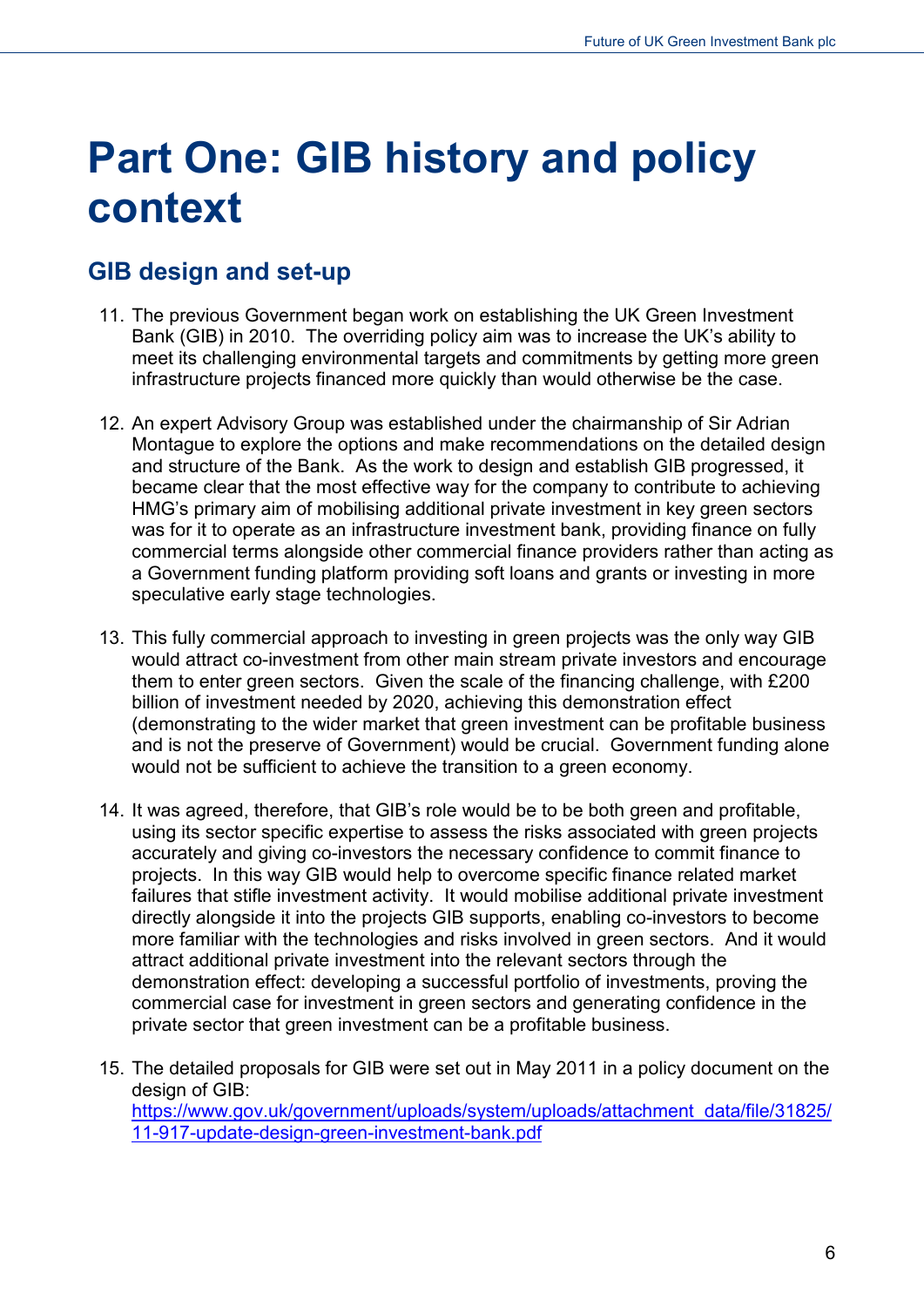- 16. This document sought to explain why it was important for direct Government intervention through GIB to be targeted at specific situations and tailored to ensure maximum 'additionality' and minimum market distortion.
- 17. It set out how the company would operate as a commercial investor to deliver both green impact and profits so as to achieve the demonstration effect and attract additional private capital into green sectors. It sought to make clear that there were already other types of Government measures in place that were designed to support policy aims such as increased venture capital and promoting early stage pre-commercial technology development. GIB's commercial investment activities were expected to complement these other existing policy measures.
- 18. The policy document stated the company's operating principles would be on the following lines:
	- Green objectives, sustainable finances: Working towards a 'double bottom line', deploying capital to achieve significant green impact whilst generating positive portfolio returns and in doing so, preserving and building its capital base.
	- Enduring impact: Building a sustainable institution that delivers the long-term impact required by the UK's transition to a green economy.
	- Strategic alignment with Government: Aligning strategic priorities with Government green policy objectives and initiatives.
	- Operational independence from Government: Putting management and operational decision making at arm's length from Government.
	- Partnership with the private sector: Operating in cooperation with private sector players, enhancing private sector provision and leveraging private sector capabilities where appropriate, and not acting where Government policy objectives could be met by private sector provision alone.
	- Minimising distortions: Operating consistently with EU state aid rules, minimising inappropriate competition.
- 19. The document also made clear that GIB was being designed specifically with a view to a possible transfer of the company to the private sector in due course stating:

"The GIB will initially be owned by the Government and will operate as a separate institutional unit at arm's length and with full operational independence. The GIB's proposed governance model will be designed to allow for a possible eventual transfer of ownership from Government to the private sector of some or all of its activities".

20. Four years on, both the Government and the company itself believe that effecting such a transfer into private ownership is the best way to ensure GIB is able to build on its success to date, giving it the freedom it needs to access much greater volumes of capital and have a bigger impact.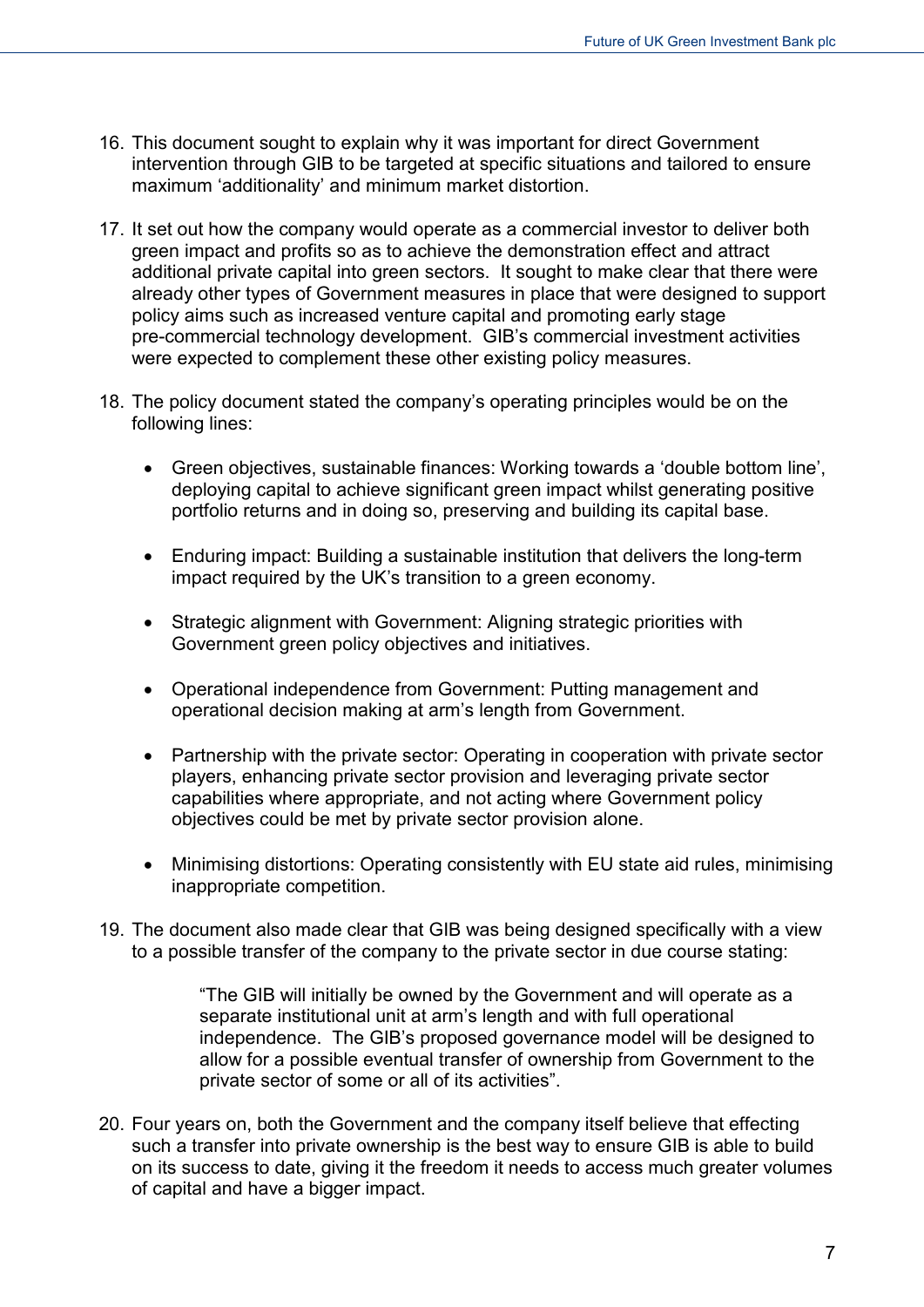# <span id="page-7-0"></span>**GIB Funding**

- 21. GIB began operating independently of HMG in October 2012. It was allocated £3 billion to invest in the period to 2015. A further allocation of £800 million was made at the last Spending Round for the year 2015-16. To date, GIB has made commitments totalling £2.3 billion. Government will fund these and any further commitments GIB enters into during the current year to March 2016 in line with its business plan.
- 22. Further Government funding for GIB for 2016-17 period is being considered in the current spending review. Decisions will be announced shortly but we expect the settlement will allow for full funding of GIB to the point of majority sale, assuming a sale next year.
- 23. The question of how much further HMG funding will be needed in order to fund GIB's business activity in subsequent years (anticipated investment rate of circa £700m - £800m per annum) is directly related to the question of what size stake in GIB is sold and will need to be considered in that context.

## <span id="page-7-1"></span>**State aid, sector scope and nature of investment activities**

- 24. Using Government money to establish a commercial enterprise such as GIB involves giving state aid to that enterprise which may distort the normal operation of the markets in which it operates. Such state aid must, therefore, be approved in advance by the European Commission which must satisfy itself the aid is justified and compatible with the objectives of the European Union in that any distortion of competition in markets is kept to a minimum and is necessary to achieve a specified policy benefit of common European interest.
- 25. Since the intention was that GIB should leverage other sources of finance and act as a demonstrator to other commercial investors, it would operate on the basis of making investments with a balance of risk and return that is commercially acceptable. State Aid approval was therefore sought and granted on the basis that GIB would be making investments in accordance with the Market Economy Operator (MEO) principle, meaning it may only invest on terms which would be acceptable to a commercial investor.
- 26. GIB is required to operate in accordance with its State Aid approval including the principle of additionality which restricts it to invest only in projects where its involvement can be demonstrated to be necessary. This requirement means that GIB must withdraw from a project if the process of assessing the investment opportunity results in the project being able to attract sufficient funding from private investors. Applying this principle makes sense while GIB is investing with public money since there is no point using HMG capital to finance projects that would have happened anyway.
- 27. The need to demonstrate compliance with the principle of additionality would fall away if GIB was no longer subject to state aid approval. But this does not mean GIB will crowd out private investors. Investing with private capital, GIB will be adding to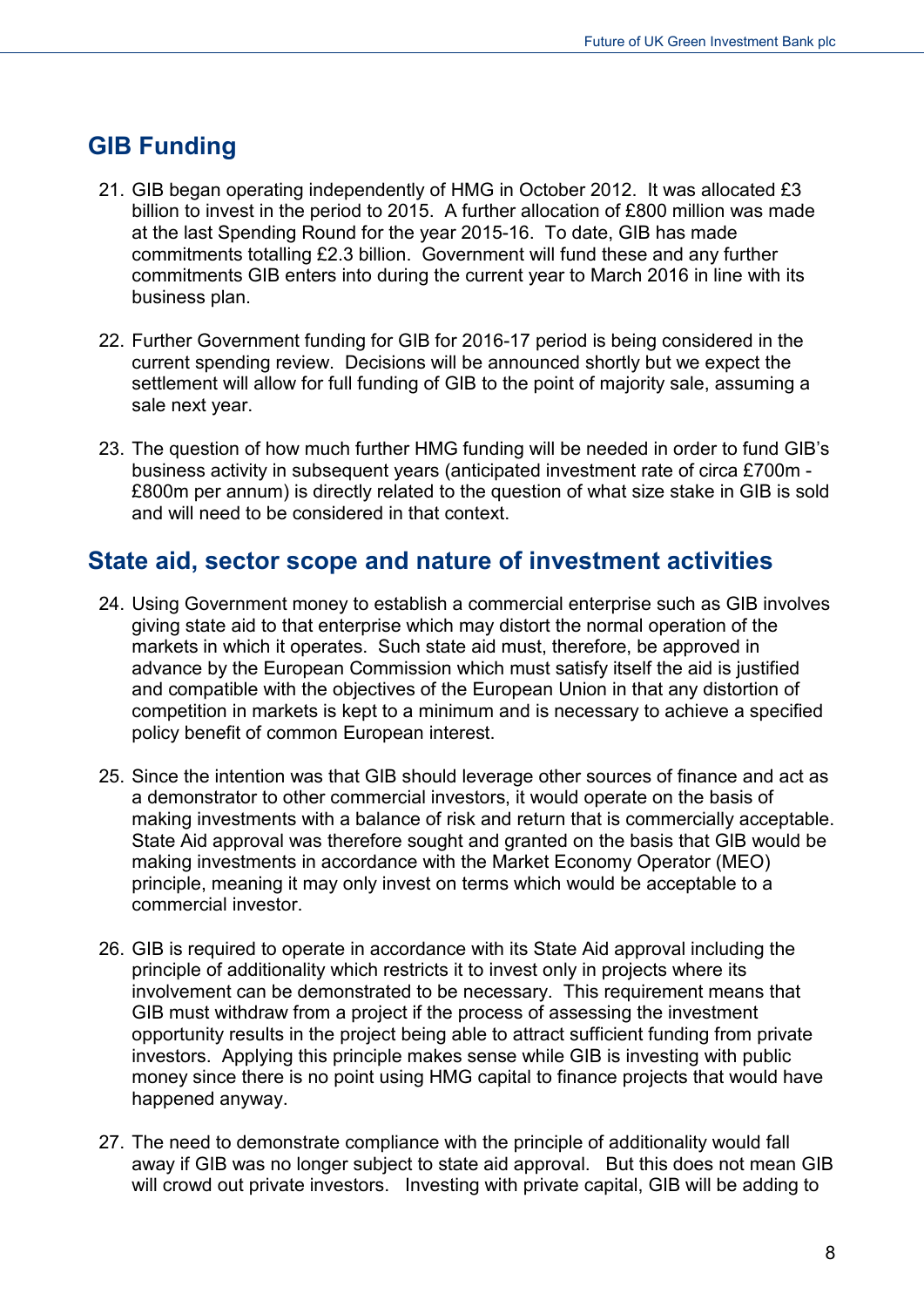competition in the market for finance and helping to drive down the cost of capital to green projects.

- 28. We expect interest in acquiring a stake in GIB to come from large scale institutional investors such as UK pension funds, infrastructure private equity funds and sovereign wealth funds. GIB has already successfully attracted similar investors into its managed fund for investment in Offshore Wind. Many of these investors do not currently invest in individual green projects themselves. Allowing them to acquire a stake in GIB will provide a vehicle for them to invest in this area for the first time through GIB's portfolio of renewable energy and green infrastructure projects.
- 29. A sale of GIB therefore enables this new pool of capital to be crowded in and brought to bear in investing in green sectors where the need for additional finance remains extremely high. GIB will continue to co-invest in projects alongside other infrastructure investors.
- 30. Operating in accordance with a state aid approval also means GIB is restricted to operate within specified sectors where the European Commission has accepted that specific market failures restrict the availability of finance. GIB considers there are a number of additional sectors where it could make an important impact if it was not so constrained (for example in the area of low carbon transport). And a state aid approval must be reviewed and renewed by the European Commission every  $4 - 5$ years to ensure the case for the state aid remains justified, meaning the funding and operation of GIB is always subject to obtaining the necessary clearance and a finite time period.

## <span id="page-8-0"></span>**Focus on established, "investment ready" technologies**

- 31. As explained in the May 2011 policy document, the key policy aim was that GIB's activity should increase the UK's ability to meet its challenging environmental targets and commitments. GIB's strategic focus should therefore be on sectors and projects that are capable of having an early impact on carbon reduction and waste diversion. This has meant GIB has focused on technologies ready for deployment at full commercial scale and capable of attracting additional investment from mainstream finance providers. These finance providers would not typically be interested in participating in more high risk projects and early stage technologies with less certain or less robust commercial returns realised over much longer periods. Alternative and separate policy mechanisms were and are in place aimed at delivering policy goals in these areas.
- 32. Government funding in this space is provided for private sector led technology R&D through grants, procurement approaches and to a lesser extent equity interventions. Additionally, DECC, Research Councils and InnovateUK are involved in European programmes that can leverage significant funding from the EC while ensuring cross border collaboration.
- 33. Government spent ~£1.3billion on low carbon innovation for the period 2011-15. In addition, the Low Carbon Networks Fund which is funded by network operators is expected to allocate ~£440m over the period 2010-15. See table 1 below: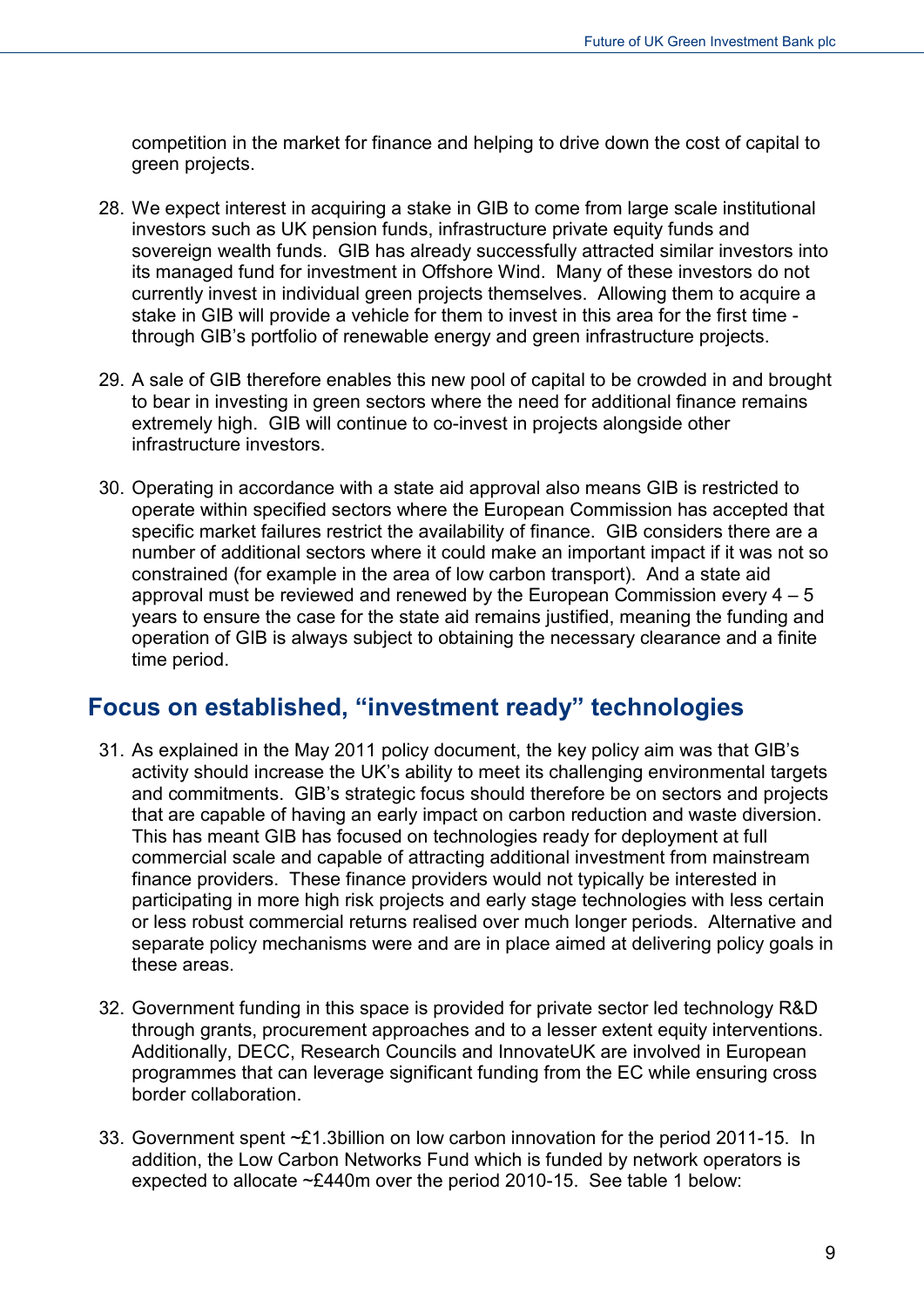

#### **Table 1 Government low carbon innovation spend 2011-15 £m**

- 34. Separately, the British Business Bank has three main programmes for supporting early stage technology investment, including in the clean technology area: the Enterprise Capital Funds targeted at early stage venture capital investment; the UK Innovation Investment Fund (UKIIF) which supports creation of viable investment funds targeting UK high growth technology-based businesses; and the Venture Capital Catalyst Fund, launched in 2013.
- 35. These types of activity do not fit with the original policy aims for GIB as set out in May 2011 and do not, therefore, fit with GIB's existing operating model (and they are outside the terms of GIB's State Aid approval). Offering concessionary finance would reduce GIB's ability to achieve its green and profitable mandate and deliver its aim of mobilising much needed additional private capital into green sectors through a 'demonstration effect' to commercial investors.
- 36. The Government believed and continues to believe that this is the most effective role GIB can play; operating in green sectors that while relatively mature, nevertheless suffer from a lack of investment. It is in this more established infrastructure end of the market that the company's expertise lies.

# <span id="page-9-0"></span>**GIB today**

- 37. After three years of operation and well over 50 investments, GIB has developed a good track record as an investor in green sectors with a healthy portfolio of assets (both in terms of sector and product) and a good balance of risk and reward earning a circa 10% return. In 2014-15, it entered year-on-year profitability and expects to maintain this position. This has resulted in the position that GIB is now able to attract equity investment from the private sector.
- 38. To date, GIB has committed £2.3 billion to 58 projects across a range of sectors mobilising an additional £7.8 billion of private capital to projects both in operation and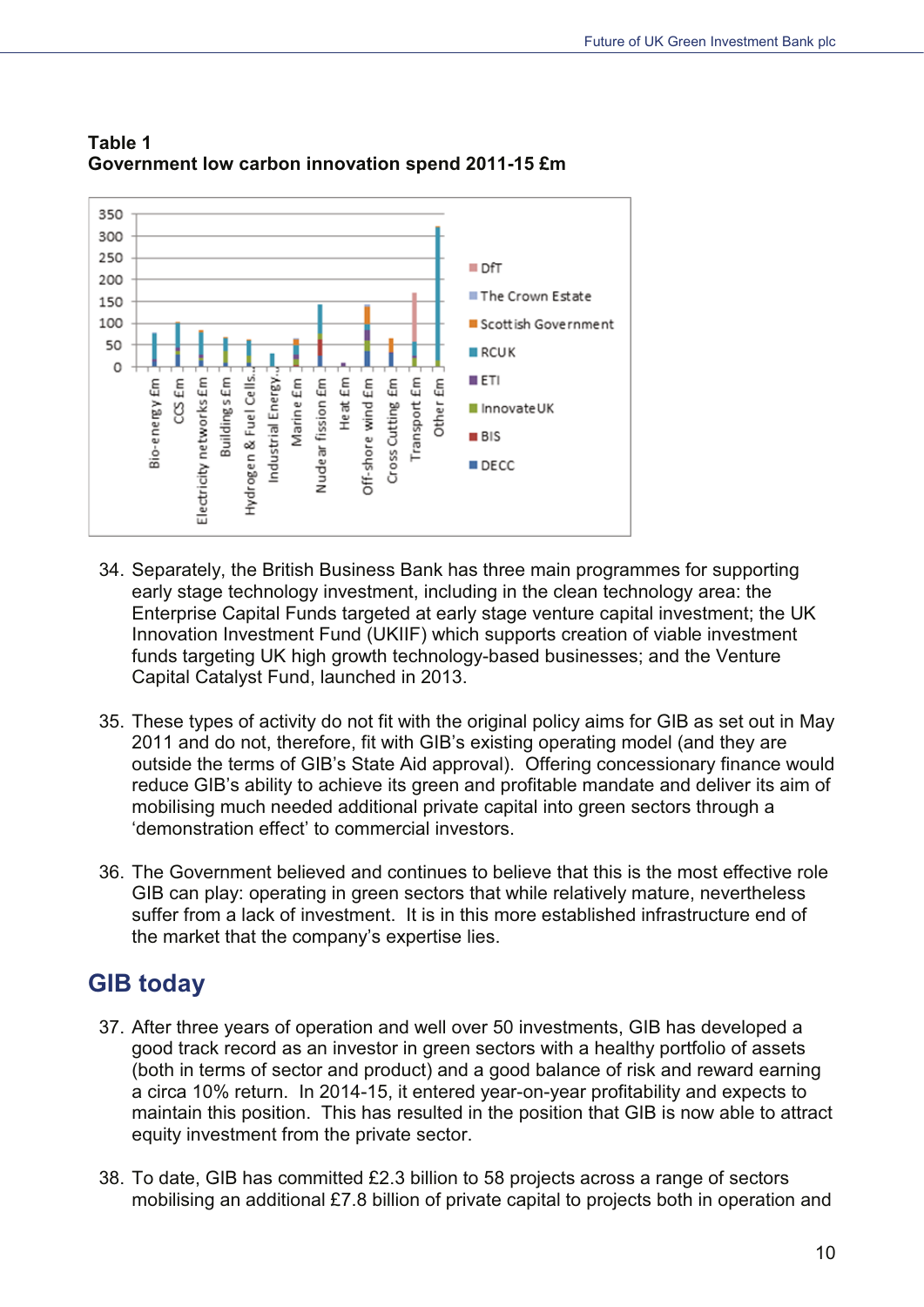construction – more than £3 of additional private capital for every £1 of Government money invested.

- 39. Investor attitude surveys show that GIB has become a credible investment partner, capable of attracting other finance providers to relevant projects and sectors through the demonstration effect and the skills and expertise its specialist teams possess. GIB has also been innovative in developing novel finance structures to enable investment in energy efficiency, establishing funds for investment in operating offshore wind assets and financing projects that use novel technologies for the UK.
- 40. Routine monitoring and feedback activity shows that establishing GIB as an investment bank investing on fully commercial terms has been successful in achieving the main objective we had for it: tackling a lack of liquidity in green sectors. In particular it has helped to unlock private investment in the offshore wind sector (a key part of our aims for a low carbon energy mix), invested in innovative projects (e.g. new larger turbines in Westermost Rough OSW farm) and attracted new sources of capital into green sectors: investors that had not previously invested in this area in the UK (e.g. US private equity investor KKR and a number of UK pension funds).
- 41. The company has also developed a world leading approach to assessing, monitoring and reporting on the green impact of its investments. Full details can be found on the company's website at: [http://www.greeninvestmentbank.com/green-impact/.](http://www.greeninvestmentbank.com/green-impact/) Detailed information on the green impact of the company's portfolio of investments is also published annually as part of GIB's annual report. GIB has also published a Green Investment Handbook with the aim of encouraging other investors to adopt similar high standards in assessing the green impact of investments.
- 42. At its outset, GIB was able to recruit a top class team to a new flagship institution which had access to £3bn of capital for the next three years. The collection of suitably motivated and skilled people in a securely-funded institution with a singularity of purpose is what makes GIB successful. Three years on, the company needs an up-to-date, compelling vision for the future of the company to continue attracting, retaining and motivating staff. Bringing in private capital is key to that updated vision.
- 43. The company also needs certainty about its future funding. The most effective way to secure this is to attract private capital into the company enabling it to access a much larger pool of capital from a wider range of sources than it would in Government ownership and removing the uncertainty attached to its current funding arrangements which are dependent on the spending decisions and limitations of government and state aid permissions.
- 44. The Board of GIB has sought to make clear it remains fully committed to its Edinburgh Headquarters. Edinburgh is where the Board is based as well as much of the company's senior expertise. We see no reason to believe new owners would seek to challenge this position.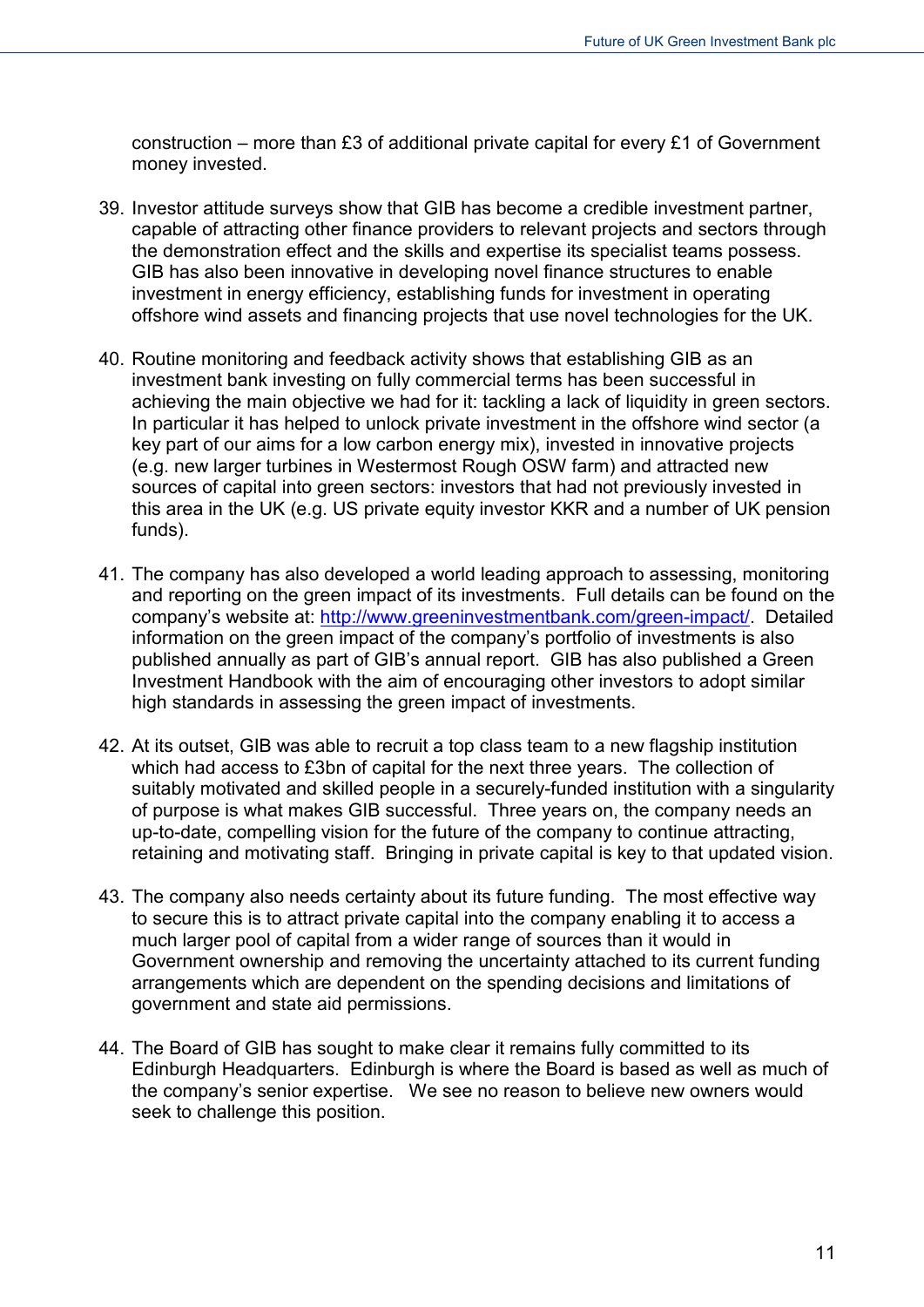# <span id="page-11-0"></span>**Part two: Plans for bringing private capital directly into GIB**

# <span id="page-11-1"></span>**Previous statements on moving GIB into private ownership**

45. The Government's May 2011 update paper on the design of GIB explained that GIB was being designed specifically with a view to an eventual transfer into private ownership.

#### <span id="page-11-2"></span>**May 2011 Update on the design of the Green Investment Bank**

"The GIB will initially be owned by the Government and will operate as a separate institutional unit at arm's length and with full operational independence. The GIB's proposed governance model will be designed to allow for a possible eventual transfer of ownership from Government to the private sector of some or all of its activities."

46. The Government first announced it was to begin working on plans to attract private capital into GIB in the 2013 Autumn Statement.

#### <span id="page-11-3"></span>**Autumn statement 2013**

"As set out in the National Infrastructure Plan 2013, the government has now identified further assets with the potential for sale and the target for the sale of corporate and financial assets will be increased from £10 billion to £20 billion between 2014 and 2020. This includes (subject to value for money assessments and key policy objectives):

- a central estimate of approximately £12 billion expected from the sale of the income contingent repayment student loan book over the target period
- additional assets identified for sale, which potentially could include London and Continental Railways (LCR) property assets and the government's shareholding in Eurostar
- considering options to bring private capital into the Green Investment Bank to enable it to operate more freely in delivering its objectives"
- 47. The Government re-iterated it was taking forward work on this in both the 2014 Autumn Statement and 2015 budget debate.

#### <span id="page-11-4"></span>**Autumn statement 2014**

"The government is also working to bring private capital into the Green Investment Bank through a new fund for private investment in operational offshore wind assets and wider options. The government will report on progress at Budget 2015"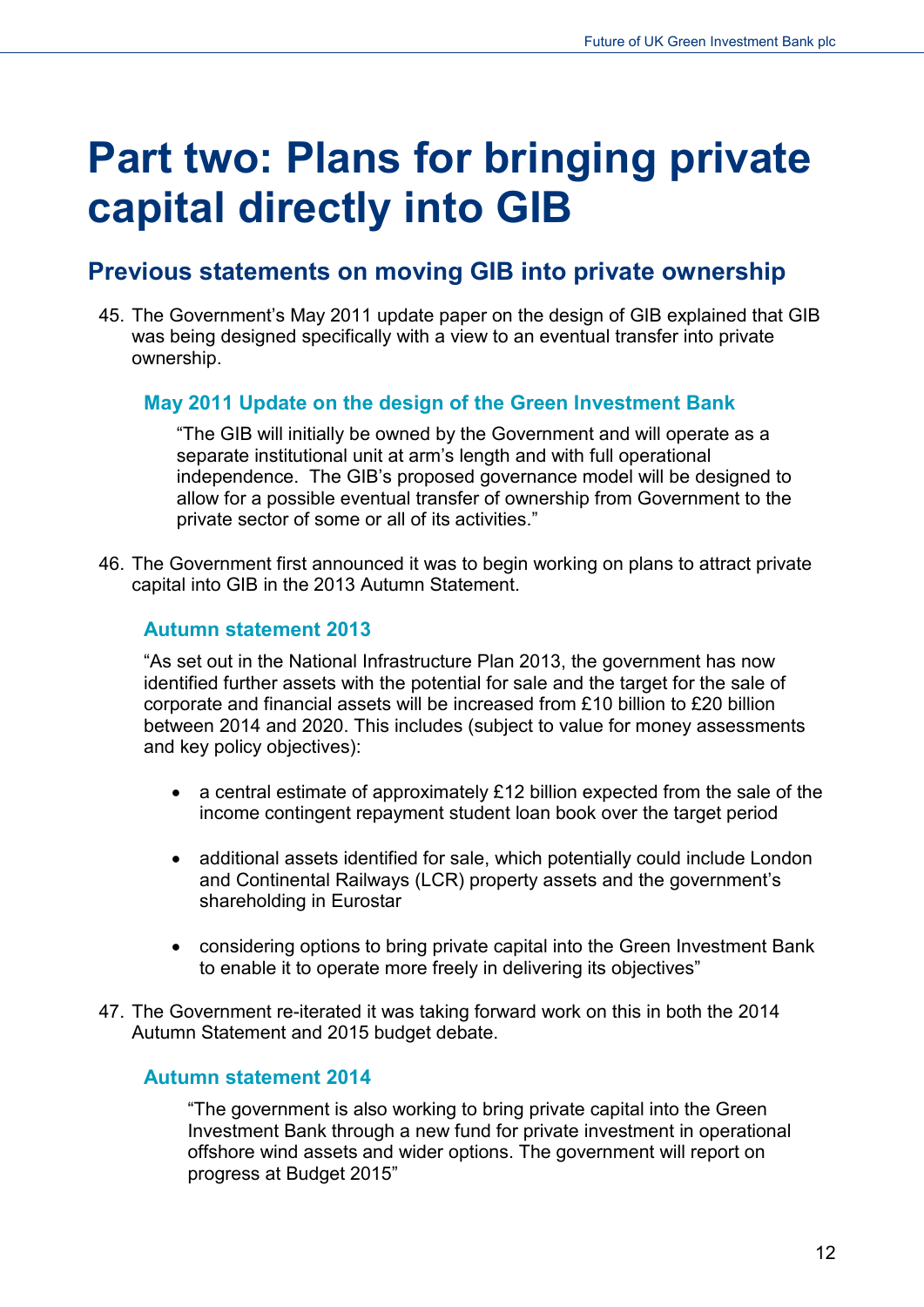#### <span id="page-12-0"></span>**SofS for Business: 19 March 2015: House of Commons debate on the Budget**

"I will finish with an announcement in response to a question that the Leader of the Opposition threw out yesterday about the Green Investment Bank. We have agreed that that is a successful initiative that stimulates private investment, and for £2 billion from Government there has been £3 billion extra from the private sector. We want to build on that success and are looking at a range of options for bringing private capital into the Green Investment Bank, and to give it greater operational freedom and enable it to borrow in capital markets. That will provide it with an alternative channel of funding, and ensure its future as a lasting and enduring institution."

48. Then in June 2015, following receipt of advice on the prospects for a sale of shares in GIB from our financial advisers, Bank of America Merrill Lynch, who had been appointed in January 2015, the BIS Secretary of State announced firm plans to move GIB into private ownership. He set out the proposals in a written Ministerial Statement (text provided below) as well as in a speech to the GIB annual review event the same day (text available at: [https://www.gov.uk/government/speeches/the](https://www.gov.uk/government/speeches/the-future-of-the-green-investment-bank)[future-of-the-green-investment-bank\)](https://www.gov.uk/government/speeches/the-future-of-the-green-investment-bank).

#### <span id="page-12-1"></span>**Secretary of State for Business: 25 June 2015: House of Commons written ministerial statement**

"In the debate on the Budget in March, the then Secretary of State for Business updated Parliament about work to explore options for bringing in additional capital into the Green Investment Bank (GIB) as a way to ensure it is an enduring institution and has the operational freedom for investment across the green economy. We have therefore been exploring options for how best to get that capital and, with my Right Honourable Friends the Secretary of State for Energy & Climate Change and the Secretary of State for the Environment, Food & Rural Affairs, we have concluded that the best approach is to move GIB into private ownership subject to ensuring we achieve value for money. This should bring a number of important benefits, giving GIB greater freedom to operate across a wider range of green sectors in accordance with its green purposes, which are enshrined in legislation.

It has always been our intention that GIB should leverage the maximum amount of private capital into green sectors for the minimum amount of public money. Moving the company into private ownership is a natural development for GIB that further delivers this aim. Our aim is that a transaction should result in GIB no longer being classified as a public sector body. This would mean GIB would be free to borrow capital so as to achieve its business ambitions without this having an effect on public sector net debt.

The detail and timing of any transaction will be set out in due course."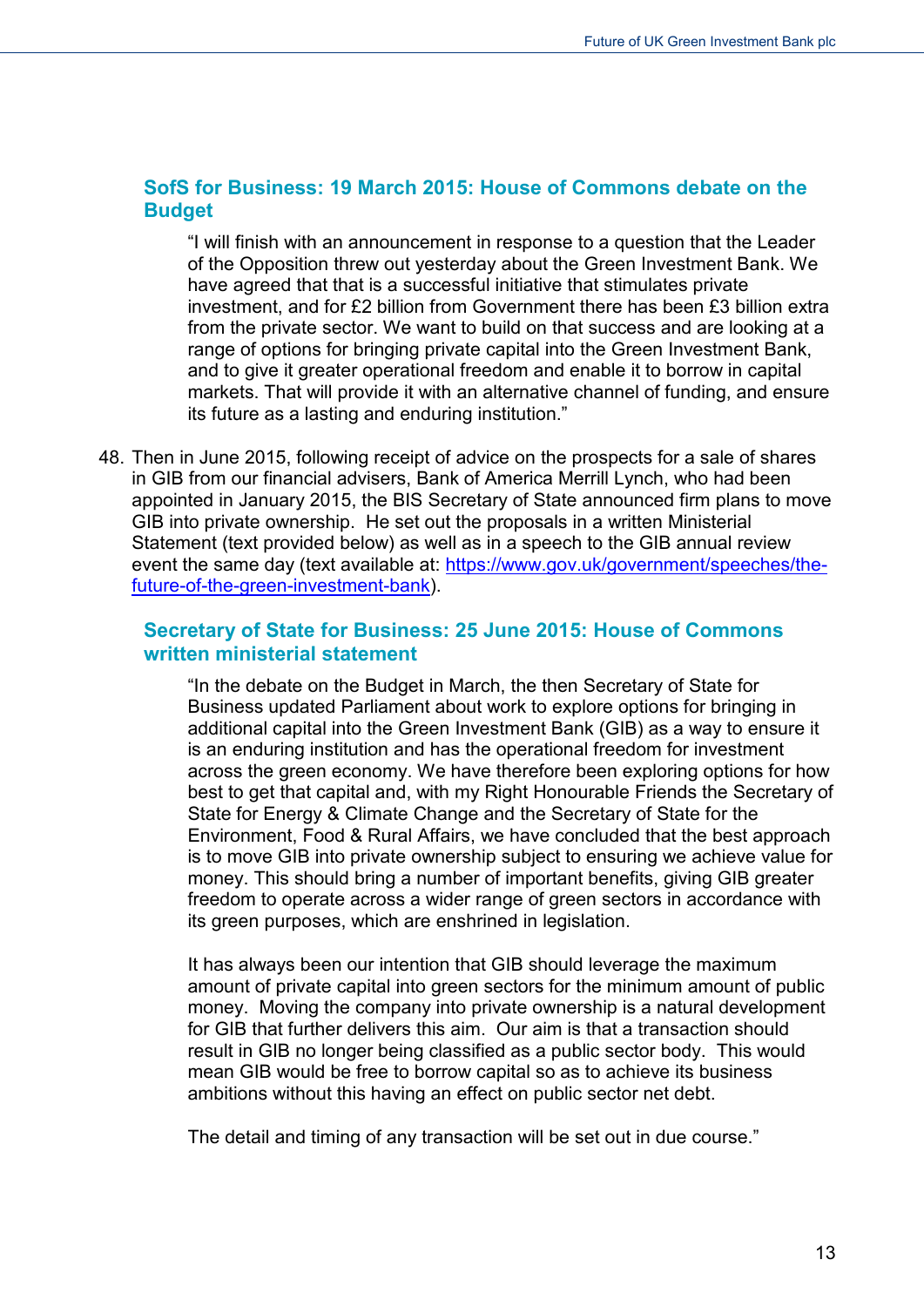49. This announcement was welcomed by GIB Chairman Lord Smith of Kelvin who stated in an article in the Sunday Times on 28 June 2015:

> "I welcome this. You can't keep going back to the government for more and more money. If we want to build something that is sustainable and durable, we need private capital. This was always going to happen"

50. It was separately welcomed by GIB Chief Executive Shaun Kingsbury stating in an article in BusinessGreen of 2 July 2015:

> "That is why I believe the decision announced by the Business Secretary [privatisation] is the right one. It is the option that gives us the best chance of creating the greatest green impact."

- 51. In October, at an event organised by the Aldersgate Group to mark the third anniversary of GIB's launch, Bob Wigley, former Chair of the Green Investment Bank Commission which was the group originally tasked by the Chancellor in 2010 with developing proposals for a green investment bank, also commented on the plans for privatisation, saying that "the purpose and activities of the bank are well established and likely to continue in the same vein". He also noted that private ownership would enlarge GIB's capital base and enable it to borrow.
- 52. The Secretary of State's 25 June announcement was followed in October 2015 with a further update on progress and an explanation that the Government would be repealing the GIB legislation in the Enterprise & Regulatory Reform Act 2013 to ensure GIB can be reclassified to the private sector following sale of a majority of shares.

#### <span id="page-13-0"></span>**Secretary of State for Business: 15 October 2015: House of Commons written ministerial statement**

"My written statement of 25 June provided an update on work to move UK Green Investment Bank plc (GIB) into private ownership. It was always our intention that GIB should mobilise maximum private investment in the green economy. This reflects our policy aim of getting the market to work in tackling green policy challenges.

Bringing private ownership directly into GIB is part of this aim and a natural next step for the company now it has proved itself a successful commercial enterprise capable of operating with private sector capital rather than relying on public funding for its investments. It will allow the bank to access a much greater volume of capital than would be the case if GIB were to remain in Government ownership meaning it can grow its business, move into a wider range of sectors and have greatest possible impact in mobilising investment so that more green projects get financed more quickly than would otherwise be the case. The plans have the full support of the company and its independent Board, including Chair, Lord Smith of Kelvin.

As I said in my previous statement, a key objective in moving the company into the private sector is that it should be free to borrow and raise capital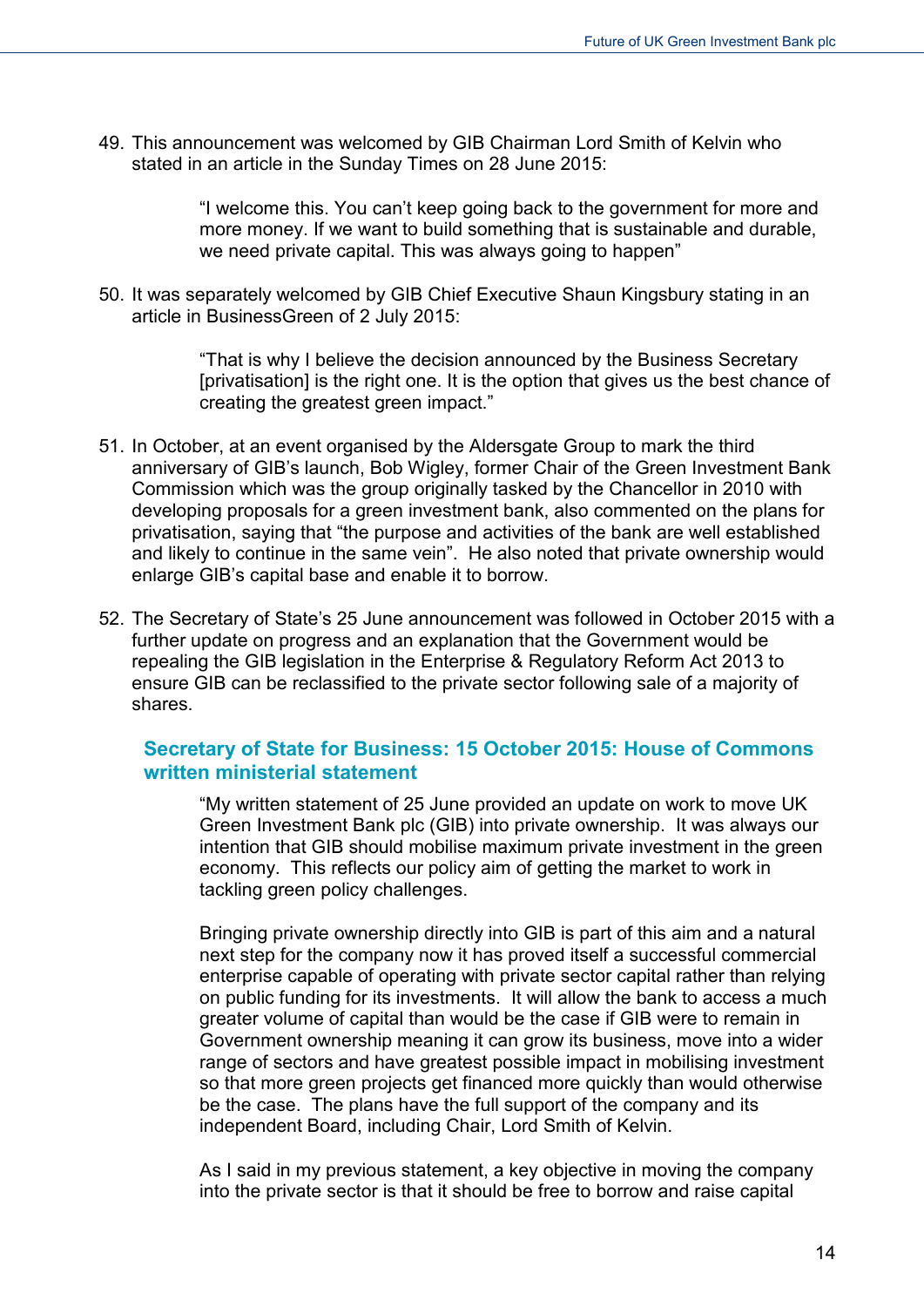without this affecting public sector net debt. Giving GIB this freedom is essential if the company is to invest in accordance with its ambitious green business plan.

It is now clear that to achieve re-classification of GIB as a private sector enterprise, we need to remove the public sector controls imposed on the company by the Enterprise and Regulatory Reform Act 2013. Unless we remove these controls, there is a real risk GIB would remain classified to the public sector even after a sale so would remain subject to Government control over its capital raising. This unintended effect of the legislation has only become apparent in the course of our work to facilitate GIB's transition into the private sector.

In view of this, as a necessary part of the privatisation process, we now propose to use the Enterprise Bill, through an amendment shortly to be tabled at the Lords Committee stage, to repeal the relevant sections of the Enterprise and Regulatory Reform Act 2013 relating to GIB.

I recognise that in taking this step, people will wish to be assured GIB will nevertheless continue to invest in green sectors as Parliament envisaged. I wish to make clear that the Government also wants and expects a privately owned GIB to continue this clear focus on green sectors - mobilising more private capital and further accelerating the transition to a green economy.

It is clear from preliminary feedback that potential investors are interested in acquiring a stake in GIB precisely because of its unique green specialism and its green focused business plan. As part of any sale process, we would expect potential investors to confirm their commitment to GIB's green values and to set out how they propose to ensure these are protected.

I will provide further updates about the transaction as soon as possible."

53. In response to this announcement, GIB Chairman Lord Smith of Kelvin said:

"GIB has ambitious plans to double the size of our businesses over the next three years and expand into new parts of the UK green economy like energy storage, heat networks and low carbon transport. To do this we need to secure a long-term funding plan based on new investors and the ability to borrow. We can only achieve that if GIB is de-classified as a public sector body, which is the intention of the legislation proposed by the UK Government.

GIB is a global centre of expertise in green investment. Our green mission has defined our business model, it motivates our team and it will attract new investors. We will work with the Government to make sure that the mission, and the policies and procedures that underpin it, continues to play as big a part in the future of the organisation as they have in its past."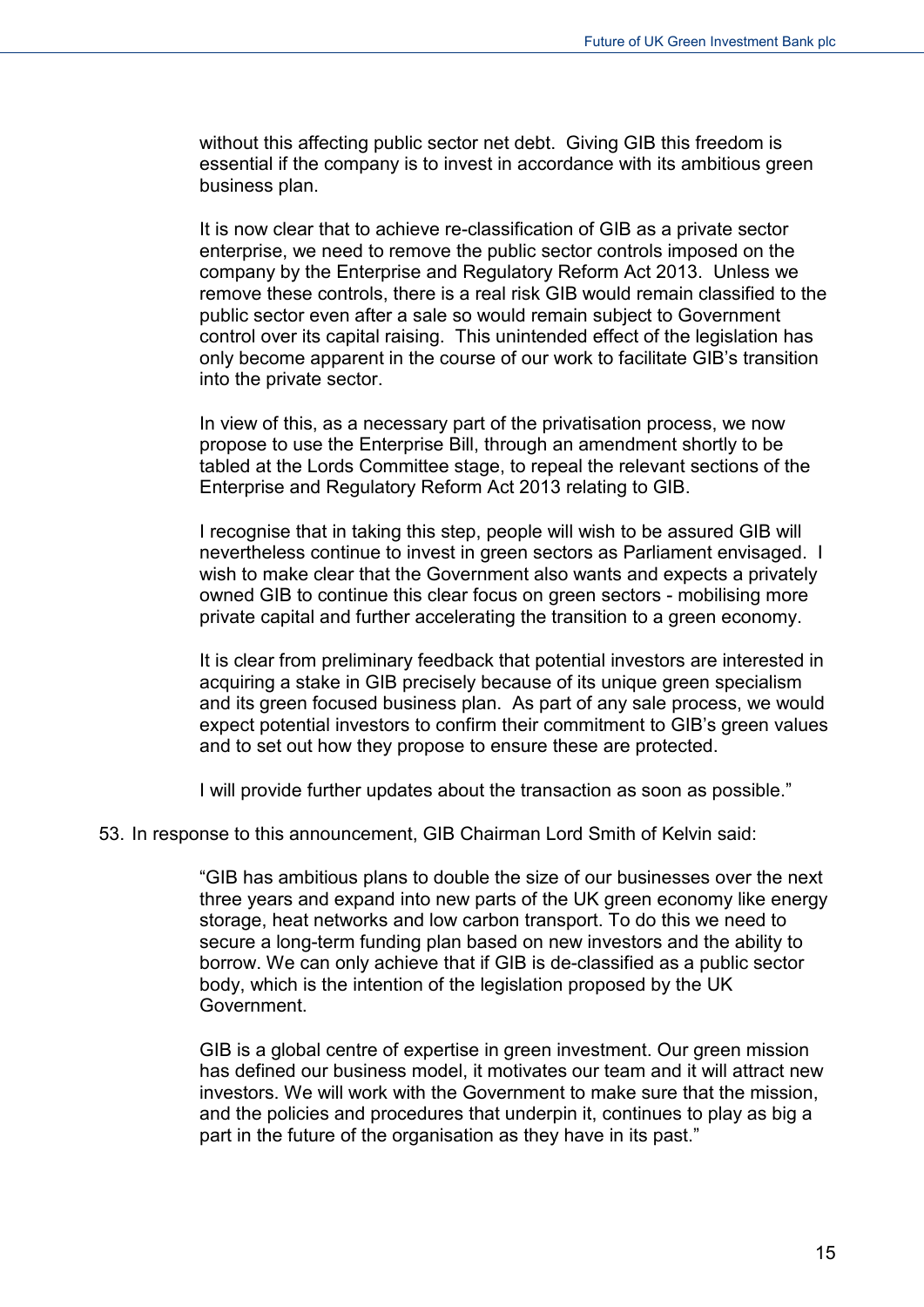## <span id="page-15-0"></span>**Project governance**

- 54. Robust project governance arrangements are in place reflecting that Ministers at the Department for Business Innovation & Skills (BIS) and the BIS Accounting Officer are accountable for the final decisions on a sale. There is a Steering Group involving senior officials from BIS, HMT and DECC and this group has an overall responsibility and accountability for delivering the project to meet HMG objectives. This Group is chaired by the official designated as senior responsible owner (SRO) of the project.
- 55. The project team within the Shareholder Executive in BIS (ShEx) has responsibility for working level, day-to-day delivery across all project workstreams. BIS is receiving financial advice on the project from Bank of America Merrill Lynch and legal advice from Herbert Smith Freehills. GIB is receiving its own separate financial advice from UBS and legal advice from Slaughter & May. This ensures that GIB and BIS are independently advised and protects against any proprietary issues arising.
- 56. ShEx is working on the project in close consultation with GIB and its board of directors, seeking their views as appropriate on matters of mutual interest. The aim is to conduct the sale process as expeditiously as possible and in a manner that will minimise disruption to GIB and its management, employees, customers and suppliers.

# <span id="page-15-1"></span>**Informal market testing**

- 57. Our aim is to generate interest in acquiring a stake in GIB from the widest possible number of credible potential investors to create a rigorous, competitive dynamic in the sale process and ensure we secure highest value from a sale. BIS has conducted an extensive pre-marketing exercise with sovereign wealth funds, long term institutional investors, pension funds and insurance funds based in UK, Europe, North America, Middle East and Asia.
- 58. GIB has already successfully attracted such investors into its managed fund for investment in Offshore Wind and other investments. An Information Memorandum will be issued to prospective bidders in due course.

## <span id="page-15-2"></span>**Nature and timing of a transaction**

- 59. We intend to sell a majority stake. This is important to achieve our objective of enabling GIB to be re-classified to the private sector. Decisions on the size of stake to be sold will depend on the outcome of discussions with potential investors and will be driven by what best achieves value and is in the best public interest. We need to retain flexibility about this matter in order to take into account the full range of relevant considerations, including the requirements of declassification and any future Government funding commitments.
- 60. While we are exploring all options for a sale, GIB is not yet at a scale that makes it suitable for sale through an Initial Public Offering. The current focus for GIB is to achieve growth. This will require significant new capital annually, requiring regular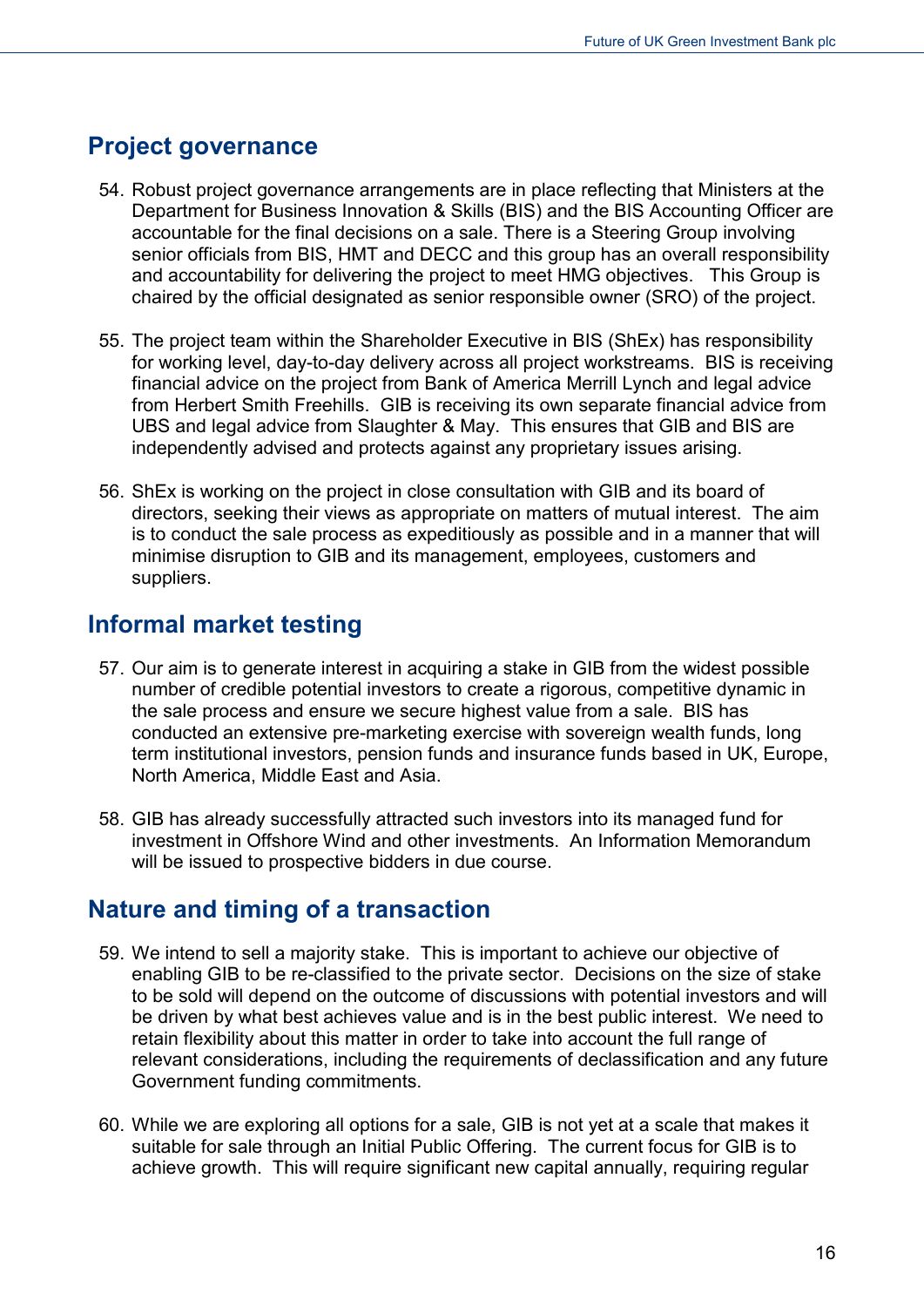cash calls from investors and precluding an acceptable level of regular dividends in the short term.

61. Preparation work on the sale process is ongoing. The timing of the sale is dependent on the outcome of discussions with potential investors. We will only proceed once satisfied we are able to achieve best value for money for the taxpayer.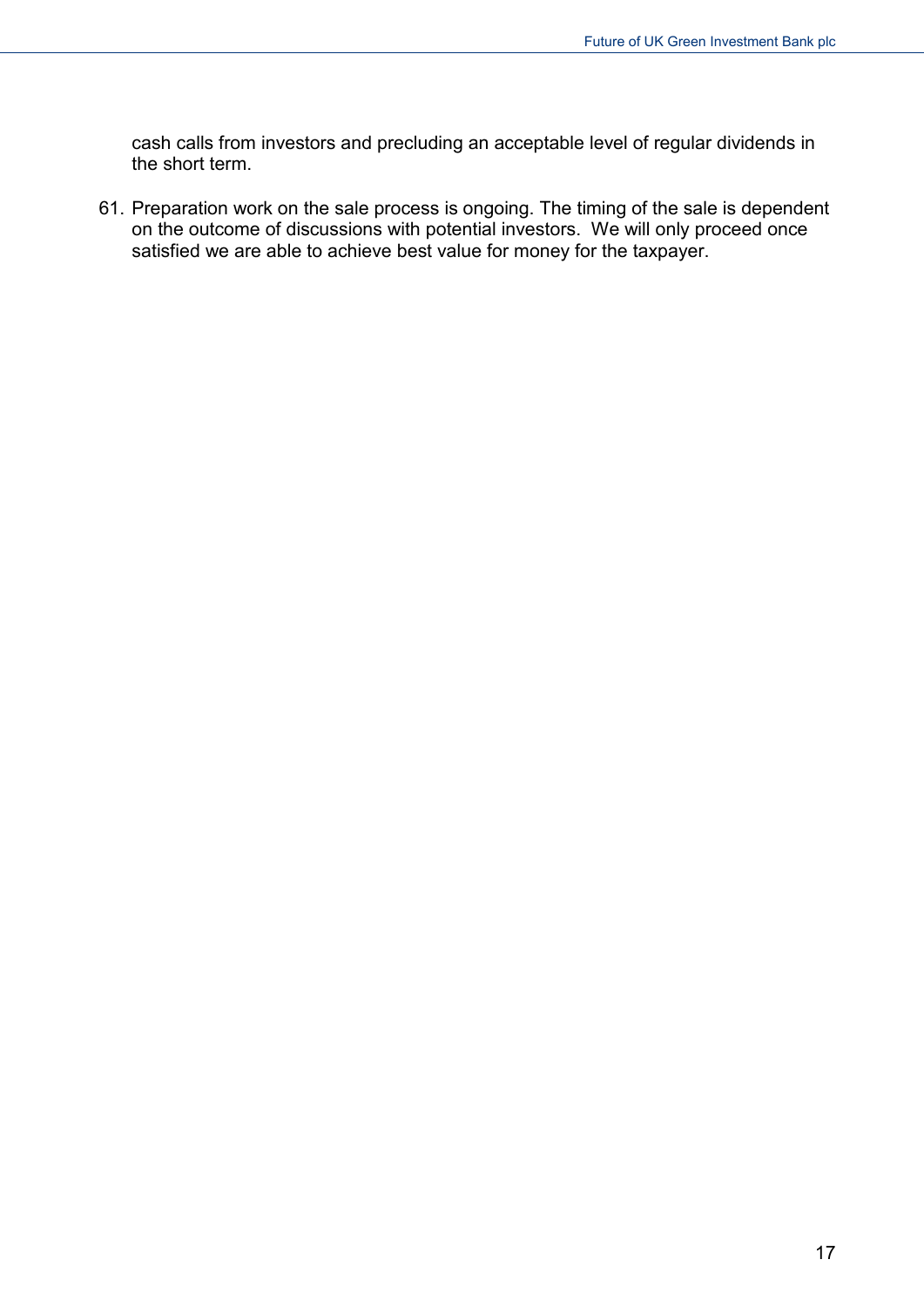# <span id="page-17-0"></span>**Part Three: Re-classifying GIB to the private sector**

## <span id="page-17-1"></span>**Need to remove state control to achieve re-classification**

- 62. One of the key objectives of moving GIB into private ownership is for it to be re-classified as a private sector company rather than a public sector body. This is essential to give GIB the freedom to borrow without this impacting on public sector net debt (PSND), but more importantly to allow it also to raise equity. If GIB continued to score to the Government's balance sheet, any equity raised by GIB (once invested by them) would also score to PSND, as it is treated as if the private sector is providing the Government with further capital.
- 63. The decision on whether an organisation is classified to the public or private sector is made by the Office for National Statistics (ONS) and is considered in accordance with EU-wide regulations, set out principally in the European System of Accounts 2010 (ESA 2010) and supplemented by guidance in the accompanying "Manual on government deficit and debt" (MGDD).
- 64. The fundamental question to address in determining whether an organisation is classified to the public or private sector is whether the government exercises significant control over the general corporate policy of that organisation. In making its decision, ONS will look at a number of indicators of government control as set out in ESA 2010. These indicators include any legislation specific to the organisation and any other special rights the Government has which would similarly have the result of enabling the Government to exert control over the organisation (e.g. special shareholder rights to block special resolutions of the company or otherwise exercise a veto).
- 65. A single indicator may be sufficient to establish control, but, in other cases, a number of separate indicators may collectively indicate control. It is not the form of control but the effect which is important. In making its assessment, ONS will therefore look at all of the relationships government has with the organisation.
- 66. As part of the work on moving GIB into private ownership, BIS officials have consulted HM Treasury and have had substantive discussions with ONS about the classification of GIB following a sale of a majority of shares. ONS has been very helpful in engaging with us and explaining how the regulations would apply in the case of GIB following a sale. However, it should be understood that ONS would only be in a position to take a substantive decision on GIB's classification once a transaction has actually taken place.
- 67. From our discussions with ONS and HM Treasury and our assessment of the regulations, it is clear to us that even if GIB was no longer owned by Government, the legislation on GIB in Part One of the Enterprise and Regulatory Reform Act 2013 is highly likely to be assessed by the ONS as constituting government control over GIB, preventing it from being re-classified to the private sector.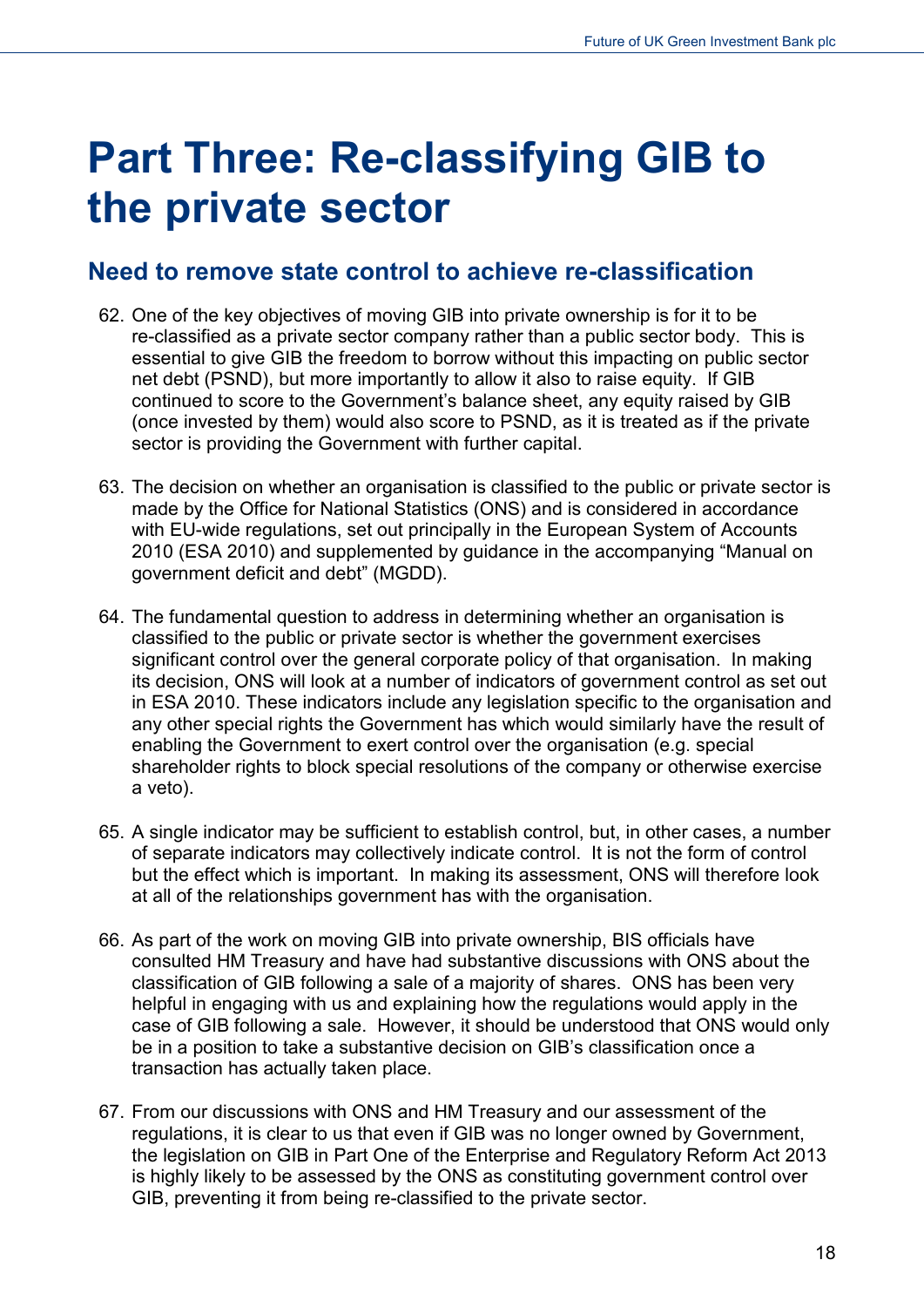- 68. This assessment is what lies behind our conclusion that the legislation on GIB would prevent the company's declassification and, therefore, must be repealed<sup>[1](#page-18-1)</sup>.
- 69. The Government fully appreciates that many will be concerned about this move since repealing the legislation will mean there is no longer a statutory requirement for GIB to first obtain the approval of the Secretary of State and Parliament if it wished to amend or revoke the green Objects clause in its Articles of Association. It is this green Objects clause that requires GIB to invest only in projects that achieve green impact. Had it not become clear this was a necessary, practical step to achieve our ambitions for GIB, the Government would have been content to leave the legislation in place.

## <span id="page-18-0"></span>**Why compensatory forms of control may not be imposed**

- 70. A number of MP's, Lords and stakeholders have queried whether some other form of non-statutory control could be introduced to compensate for the legislative controls that are being repealed. As noted above, ONS will take into account all indicators of government control in assessing whether an organisation is classified to the public or private sector, and it is the effect and not the form of control which is important. It follows that it is not feasible simply to replace a control provided for in legislation with some other form of unique right that allows the Government to exert control over the company. Any such new form of control would be assessed in the same way and have the same effect of preventing GIB from being re-classified to the private sector.
- 71. Others have queried why it is possible to impose conditions on companies that operate in regulated sectors such as postal services, telecommunications or energy without these being classified to the public sector. The distinction is that in such sectors, it is the market concerned that is subject to regulation, rather than specific companies who choose to operate within the regulatory constraints that apply to the sector. This is different to a situation where government is granted unique rights to exert control over the corporate policy of a specific organisation.
- 72. Furthermore, this is also different to cases where a specific company like Royal Mail is designated as the "universal service provider". Firstly, the whole mails market is subject to regulation. Secondly, there is nothing to stop Royal Mail from undertaking other non-universal service or non-mails activities, and there is nothing from a regulatory perspective that prevents Royal Mail from changing its Articles. Finally, under certain circumstances, Ofcom can designate one or more companies to act as a universal service provider.
- 73. Imposing regulation on GIB specifically as an alternative to the statutory provisions of the ERRA 2013, but which has the same effect, would still constitute Government control, including "control through excessive regulation" as set out in the MGDD guidance.

-

<span id="page-18-1"></span> $1$  The clause on repealing the legislation had to be introduced as a Government amendment to the Enterprise Bill because the position on this matter only became clear after the Bill had been introduced.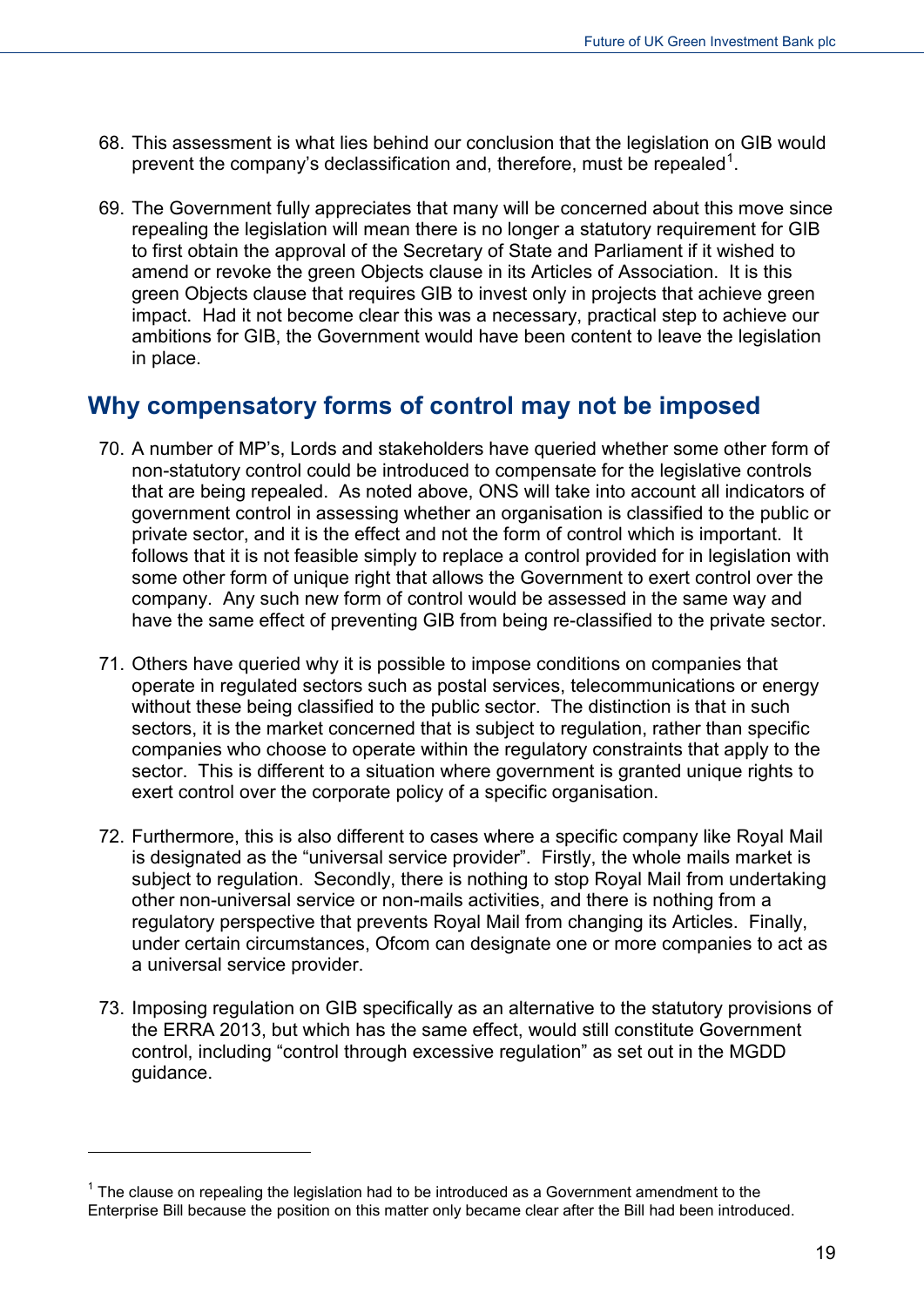# <span id="page-19-0"></span>**Part four: Maintaining GIB's green values**

# <span id="page-19-1"></span>**GIB's green remit**

- 74. As noted above, the proposal to repeal the legislation relating to GIB, has led to questions and concerns about what this will mean for GIB's focus on green investment.
- 75. GIB's Articles of Association include a green Objects clause that requires GIB to invest only in a way that achieves at least one of five specified green purposes:
	- The reduction of greenhouse gas emissions;
	- The advancement of efficiency in the use of natural resources;
	- The protection or enhancement of the natural environment;
	- The protection or enhancement of biodiversity;
	- The promotion of environmental sustainability.
- 76. Repealing the legislation does not itself alter this Objects clause. However, it does remove the statutory requirement that GIB must first obtain the approval of the Secretary of State and Parliament if it ever wished to amend or revoke the Objects clause. Removing this state control is essential to enabling GIB to be re-classified to the private sector. In the absence of this, it is reasonable to ask what basis there is to believe GIB would continue to invest in accordance with its current robust green principles and values.

## <span id="page-19-2"></span>**Commercial case for retaining green focus**

- 77. In his two written statements on this matter, the BIS Secretary of State sought to make clear the Government wants GIB to continue to perform its important role of mobilising more private capital into green sectors and further accelerating the transition to a green economy.
- 78. The main form of protection of GIB's green remit arises from the commercial reality that GIB has been established as a green infrastructure investment company and that is what investors would be buying. The company has sought to make clear its continued commitment to its robust green values and investment principles and that it plans to continue to invest in accordance with its established green business plan.
- 79. It is also clear from preliminary feedback that potential investors are interested in GIB precisely because of its unique green specialism. They will be buying into the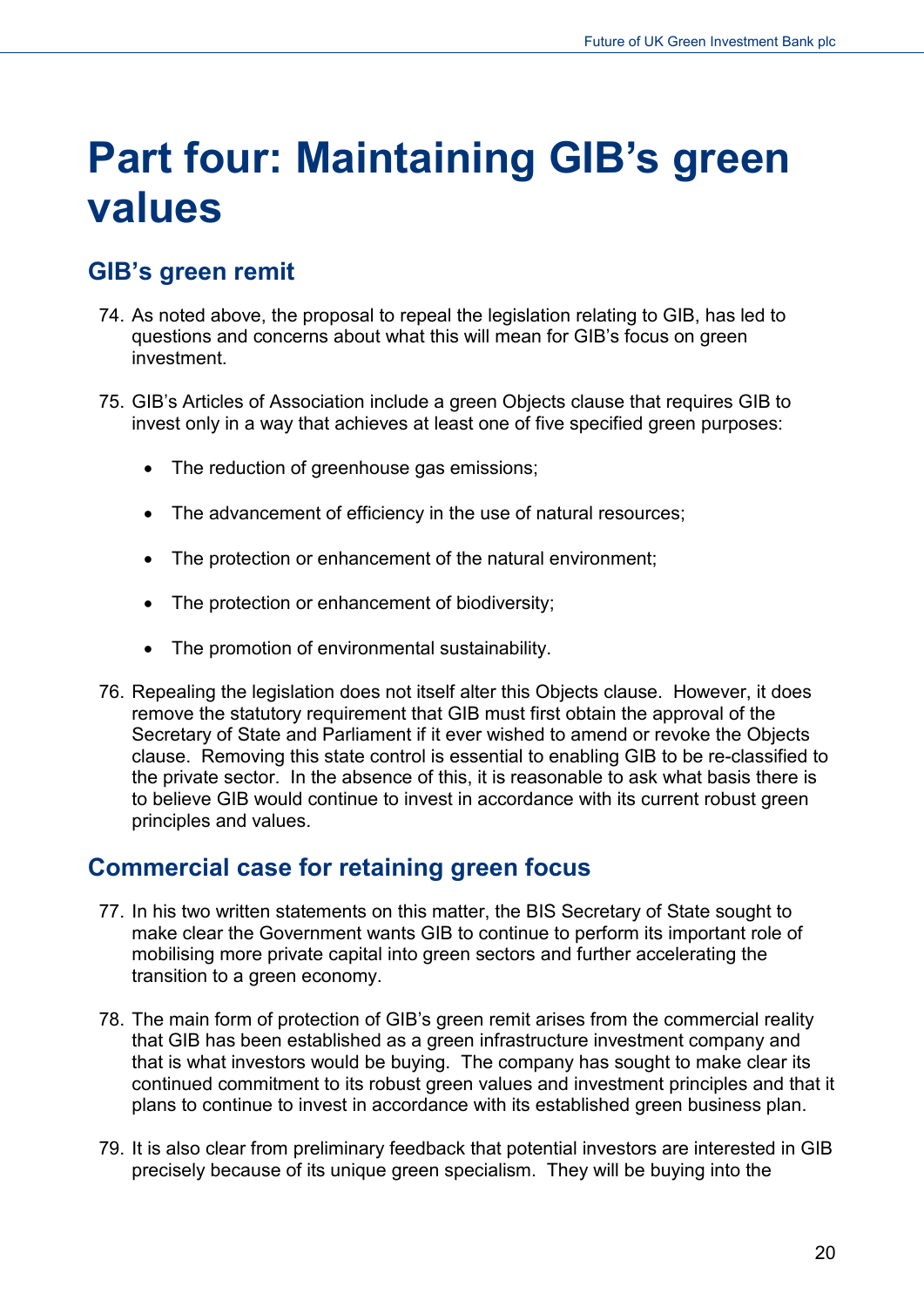company's existing forward business plan and pipeline of green projects which demonstrates exactly how GIB expects to generate returns for investors.

- 80. And many investors will be seeking a stake in GIB specifically in order to introduce a low carbon, green element to their investment portfolios and, as part of that, will wish to acquire the reputational benefits that arise from owning a company with GIB's clearly stated green principles and highly transparent and robust green reporting practices. We have every reason to believe potential investors will have sound commercial reasons to maintain GIB's green focus and values.
- 81. We see no reason to consider investors would buy into this business unless they were actively seeking to acquire a specialist green investment vehicle. There seems no commercial rationale for buying into this unique company with the intention of transforming it into something different. If the aim was to acquire a general infrastructure investor, investors could simply buy into an alternative investment vehicle.

### <span id="page-20-0"></span>**Assurances Government will seek**

- 82. Nevertheless, there is a second form of protection that can be implemented through the sale process itself. The Government intends that, as a key part of any sale discussions, potential investors will be asked to confirm their commitment to GIB's green values and investment principles and to set out how they propose to protect them. We envisage this would involve new shareholders agreeing to:
	- (i) Retain the green objectives in GIB's Articles of Association;
	- (ii) Ensure GIB continues to invest in a way that achieves a positive green impact; and
	- (iii) Maintain GIB's existing standards for reporting on its green investment performance as well as continue providing for independent assurance of this.
- 83. The Information Memorandum being issued to prospective investors includes text on this matter. The relevant section of text is attached at Annex A. We fully expect all bidders will be willing to make such commitments and that this will be effective in securing the outcome we want - that new shareholders effectively commit to maintaining GIB's green values. The precise form of the commitments cannot be specified in advance – we need the flexibility to explore the matter fully with investors.
- 84. It should be understood that it is not open to the Government to impose binding conditions on future owners of GIB requiring them to act in a particular way. We have tested this matter with ONS and are satisfied that, whatever form such binding conditions might take (golden shares, powers of veto etc), they would have exactly the same effect as the legislation: the Government would continue to be deemed to exercise control over the company even after a sale meaning GIB could not be re-classified to the private sector.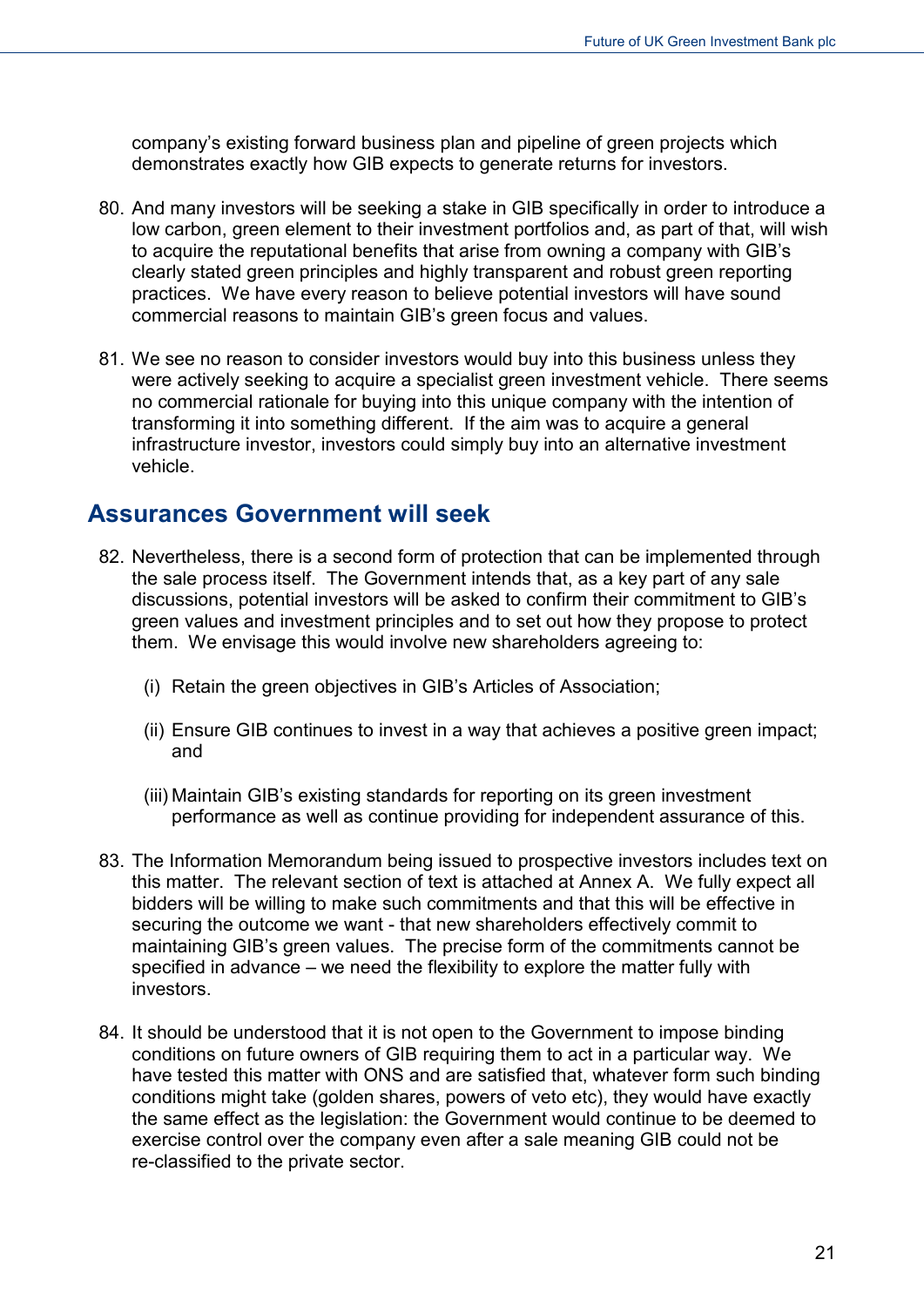# <span id="page-21-0"></span>**Conclusion**

- 85. The Government is satisfied that moving GIB into private ownership is the right step to take and that now is the right time to introduce private capital. This is fully in line with our original plans for GIB and has the full support of the company and its independent Board. It will give GIB the freedom it needs to grow in line with its ambitious green business plan, enabling the company to access much larger pools of capital than it would if it remained in Government ownership and also to mobilise more private investment into a wider range of green sectors.
- 86. To achieve the benefits of private ownership, we need to ensure GIB can be re-classified to the private sector following a sale so that it is no longer on the Government's balance sheet. It has become clear that GIB can only be re classified as a private sector enterprise if it is free from significant state controls over its corporate policy such as are provided for in the legislation and is able to operate like any other private company. This means repealing the legislation on GIB and ensuring no other specific forms of control are put in place that would have the same effect of enabling the state to exercise control over the company's business.
- 87. Repealing the legislation on GIB does not mean GIB will lose its clear focus on investment in green projects and sectors. Green investment is what GIB does and is where its value lies. As we have sought to make clear, the UK Government's intention is that GIB should continue to focus on green sectors and retain its important role in further accelerating the UK's transition to a more sustainable, low-carbon economy.
- 88. In this context, it is important that we identify credible investors in GIB who will make an enduring commitment to upholding the company's established approach to green investment and reporting.
- 89. It is clear from preliminary feedback that potential investors are interested in GIB precisely because of its unique green specialism and business plan and we fully expect potential investors to maintain GIB's green focus and values. As a key part of any sale discussions, they will be asked to confirm their commitment to these values and to set out how they propose to protect them.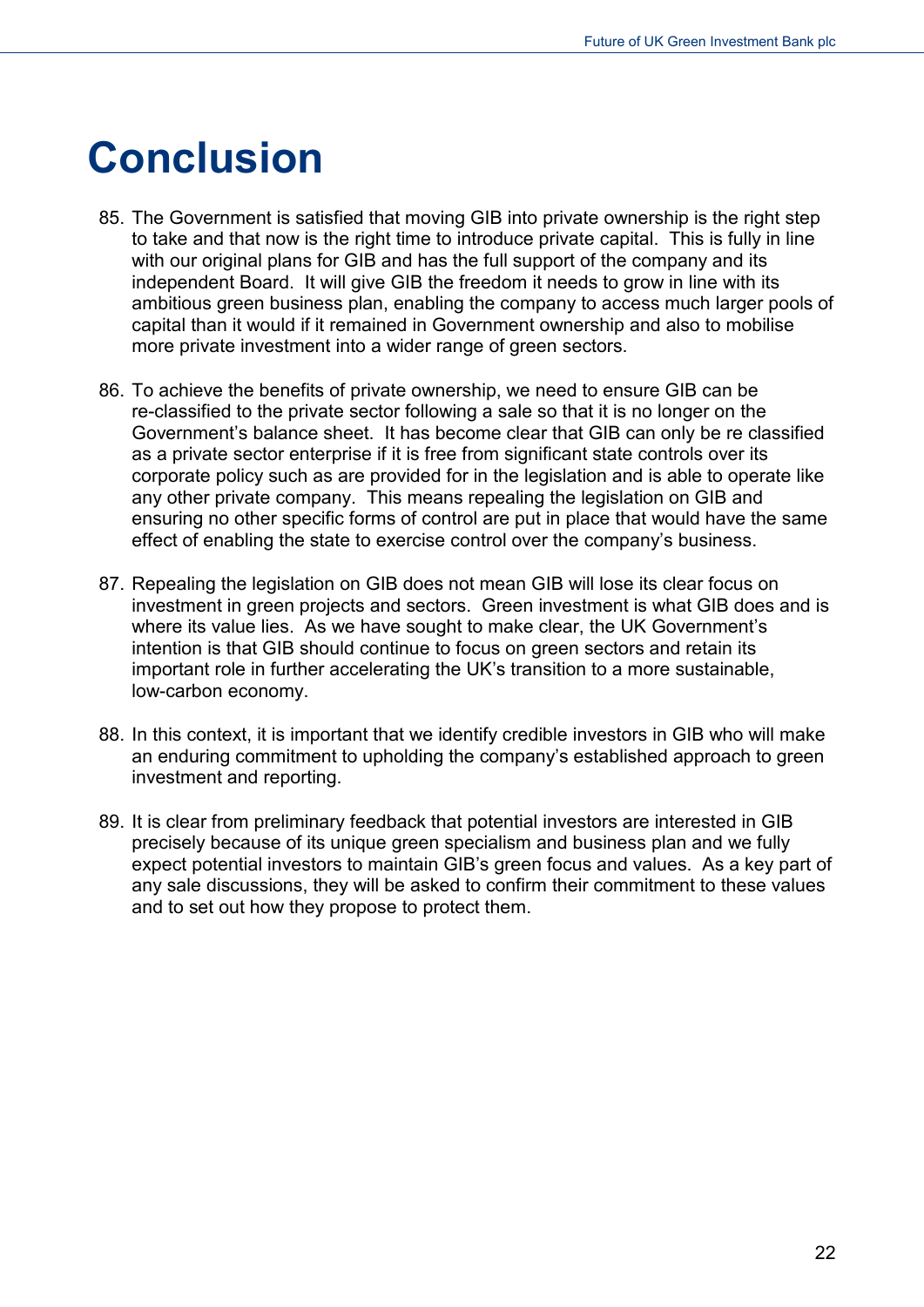# <span id="page-22-0"></span>**ANNEX A**

Text on commitment to green to be included in Information Memorandum issued to prospective investors

# <span id="page-22-1"></span>**GIB's continuing commitment to green investment**

It is the intention of the UK Government that the GIB group should continue to focus on green sectors, mobilising more private capital and further accelerating the UK's transition to a more sustainable low-carbon economy.

It is important to the UK Government to identify credible investors who will make a commitment to upholding GIB's green focus and values and to its established approach to green investments and reporting.

As a key part of any sale discussions, potential investors will be asked to confirm their commitment to these values and to set out how they propose to protect them. Bidders' stated intentions will be taken into account in the overall assessment of bids.

As part of this, the UK Government envisages that the new shareholder(s) will agree to the continuing inclusion of the Green Objective in the Articles of GIB group companies and to the maintenance of GIB's green focus and values as exemplified by its Green Investment Principles.

The UK Government also expects new shareholders will agree to maintain GIB's existing standards for reporting on its green investment performance as well as continue providing for independent assurance of this.